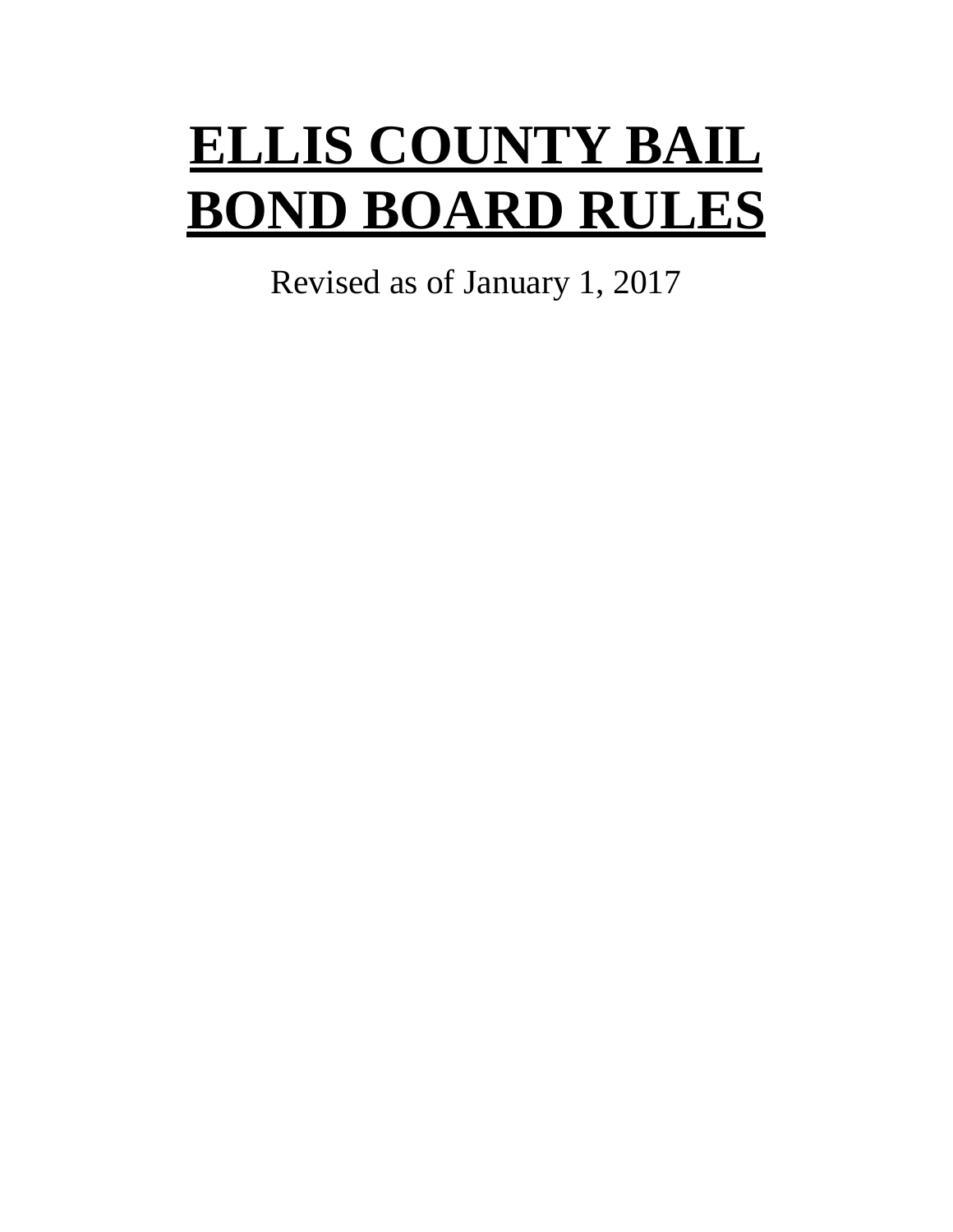# **TABLE OF CONTENTS**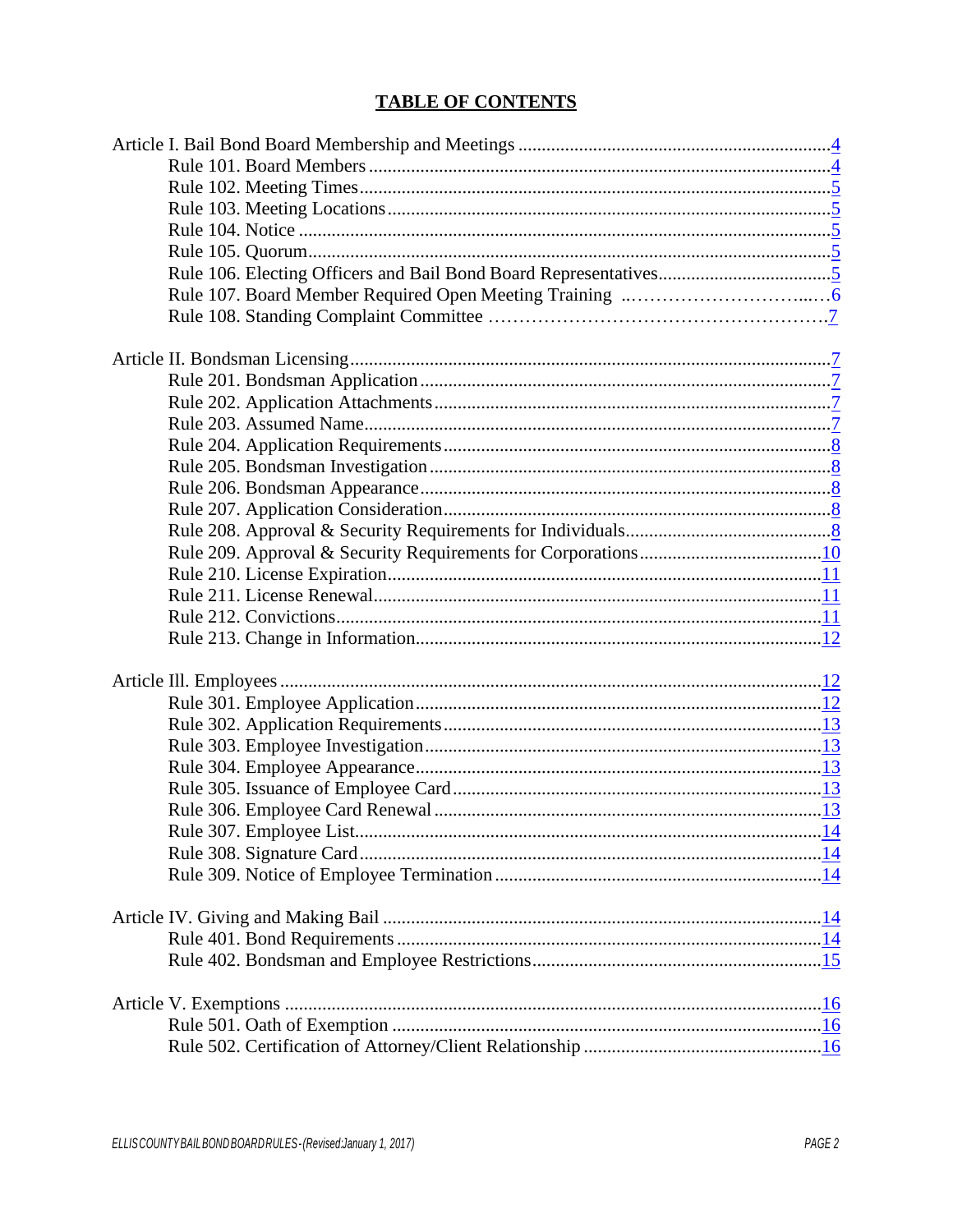|                                                                                     | 23 |
|-------------------------------------------------------------------------------------|----|
| Appendix A - Ellis County Bail Bond License Application for a Corporation           |    |
| Appendix B - Ellis County Bail Bond License Application for Individuals             |    |
| Appendix C - Ellis County Bail Bond Employee Application                            |    |
| Appendix D - Certificate of Authority                                               |    |
| Appendix E - Assignment of Security for Bail Bond License                           |    |
| Appendix F - Bail Bond Board I.D. Application Ellis County                          |    |
| Appendix G - Certificate of No Outstanding Final Judgments                          |    |
| Appendix H - Applicant's Statement of Apprenticeship and Continuing Legal Education |    |
| Appendix I – Sworn Verification of Financial Statement                              |    |
| Appendix J - Deed of Trust Ellis County                                             |    |
| Appendix K - Non-Exempt Real Estate Owned by Applicant                              |    |
| Appendix $L -$ Spouse's Agreement to Transfer                                       |    |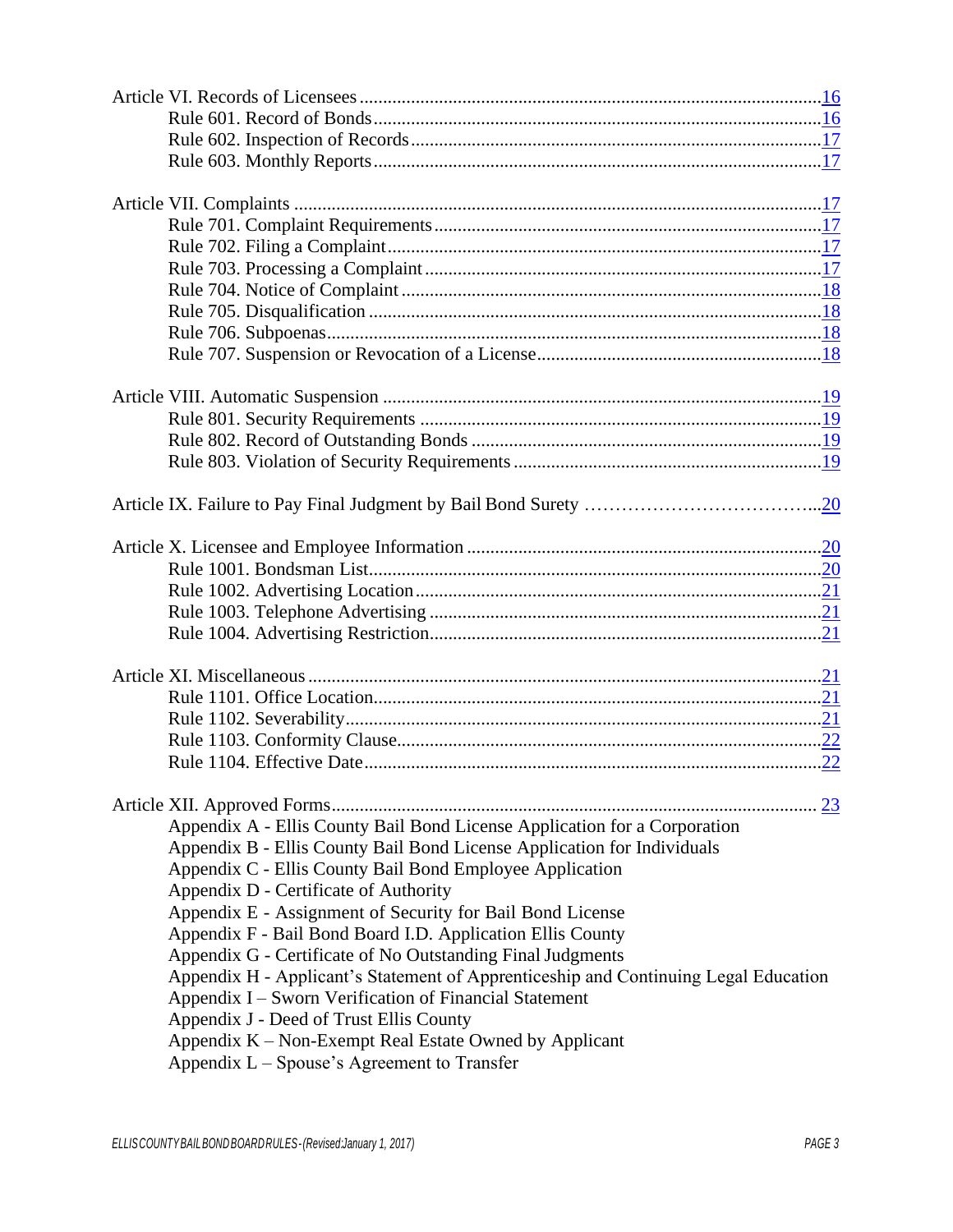# Appendix M – Complaint Form Appendix N – Surety Bond Form Appendix O - Non-Corporate Licensee Monthly Reporting Form **Ellis County Bail Bond Board Rules**

Pursuant to the provisions of Texas Occupations Code Chapter 1704, the Ellis County Bail Bond Board Rules hereinafter "Rules", are promulgated to govern the giving and making of bail bonds in Ellis County, Texas. All references to the "Act" are references to Texas Occupations Code Chapter 1704.

## **Article I. Bail Bond Board Membership and Meetings**

#### <span id="page-3-0"></span>**Rule 101. Board Members**

<span id="page-3-1"></span>Ellis County shall have a bail bond board known as the "Ellis County Bail Bond Board" hereinafter "Board" consisting of the following persons:

- (a) The sheriff or a Designee from the Sheriff's Office who must be the Sheriff's Administrator or a Deputy Sheriff of the rank of at least Sergeant;
- (b) A District Judge of the County having jurisdiction over criminal matters and designated by the presiding judge of the administrative judicial district or a Designee of the District Judge who is approved by the Presiding Judge;
- (c) The County Judge, a member of the Commissioners Court designated by the County Judge, or a designee approved by the commissioners court;
- (d) A Judge of a County Court or a County Court-at-Law in the County having jurisdiction over criminal matters and designated by the Commissioners Court or a Designee of the Judge who is approved by the Commissioner's Court;
- (e) The District Attorney or an Assistant District Attorney designated by the District Attorney;
- (f) A licensed bail bond surety or agent for a corporate surety in the county elected under Section 1704.0535, or a bail bond surety or agent for a corporate surety licensed in the county who is designated by the elected surety or agent;
- (g) A Justice of the Peace;
- (h) The District Clerk or the Clerk's designee;
- (i) The County Clerk or the Clerk's designee, if the County Clerk has responsibility over criminal matters;
- (j) If appointed by the Board, a presiding Judge of a Municipal Court in the County;
- (k) If the county's principal municipality designates a presiding judge in themunicipal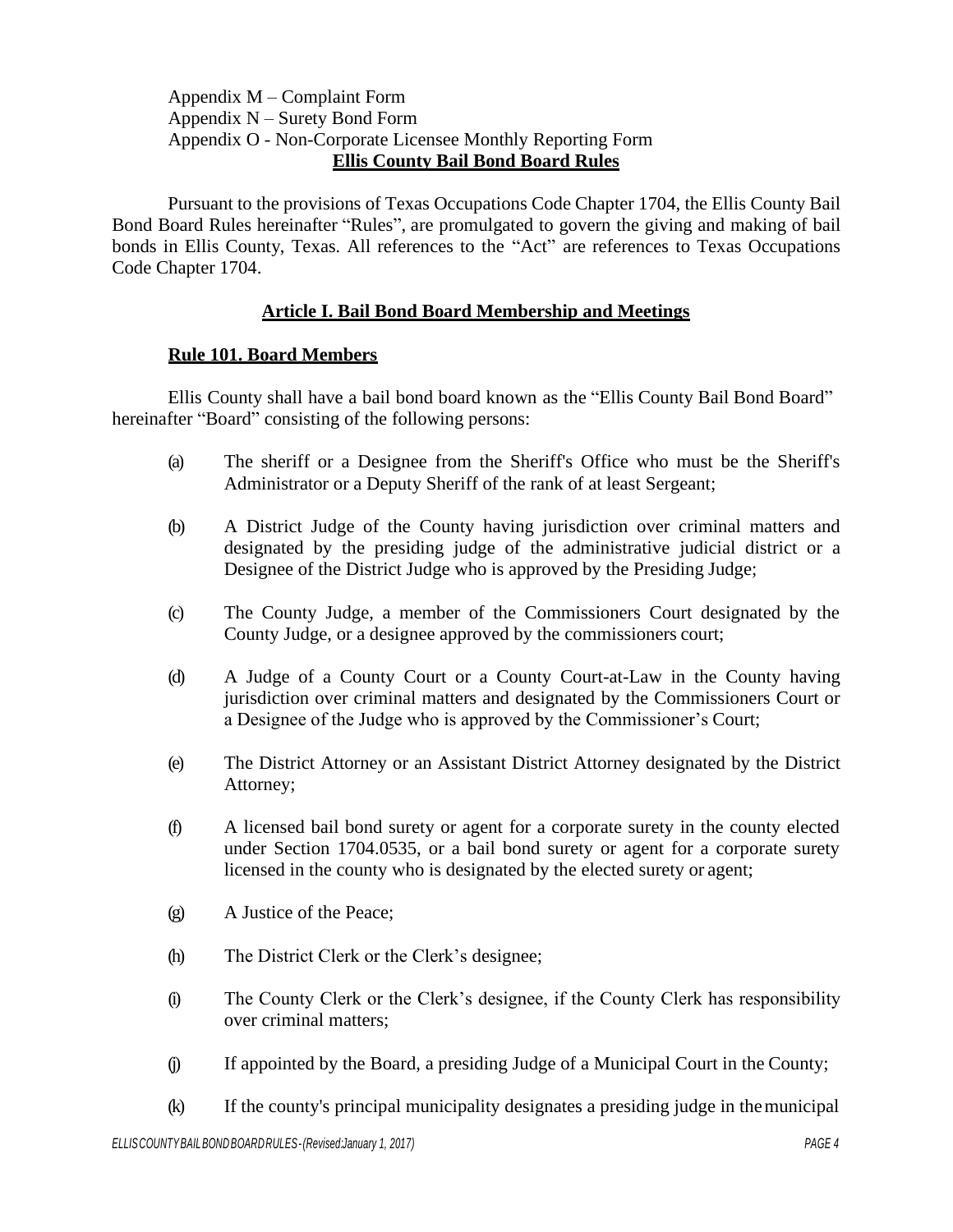court system, the presiding judge or a municipal judge from the system designated by the presiding judge;

- (l) The County Treasurer or the Treasurer's designee, or, if appointed by the Commissioner's Court in a County that does not have a County Treasurer, the person designated by the County Commissioner's Court to perform the duties of the County Treasurer; and
- (m) a criminal defense attorney practicing in the county and elected by other attorneys whose principal places of business are located in the county and who are not legally prohibited from representing criminal defendants or the designee of the criminal defense attorney.

## **Rule 102. Meeting Times**

<span id="page-4-0"></span>The Board shall meet regularly, at 1:00 p.m., on the fourth Friday of each month, or if such date be an official holiday, then the regular meeting shall be on the third Friday of that month. Additional meetings shall be on the call of the chairman.

## **Rule 103. Meeting Locations**

<span id="page-4-1"></span>The Board shall meet in the Grand Jury Room,  $2<sup>nd</sup>$  Floor of the Ellis County Courts Building, 109 S. Jackson St., Waxahachie, Texas, unless notice is posted otherwise.

## **Rule 104. Notice**

<span id="page-4-2"></span>All notices shall be posted on the bulletin board at the Ellis County Courthouse and on the Ellis County Website.

The office of the Board shall be the regular office of the member serving as Secretary of the Board, unless notice is posted to the contrary.

Any items to be considered on an Agenda of the Ellis County Bail Bond Board must be submitted to the Secretary of the Bail Bond Board at least ten (10) business days prior to the next regular meeting date.

## **Rule 105. Quorum**

<span id="page-4-4"></span><span id="page-4-3"></span>Four members of the Board shall constitute a quorum for the conduct of business. All action by the Board shall require the vote of a majority of the members present.

## **Rule 106. Electing Officers and Bail Bond Board Representatives**

- (a) At the regular January meeting, the Board shall choose one of its members to serve as presiding officer until the next such annual election. The presiding officer shall serve as the Chairman of the Board.
- (b) In like manner, the Board shall choose a Vice-presiding officer who shall act in the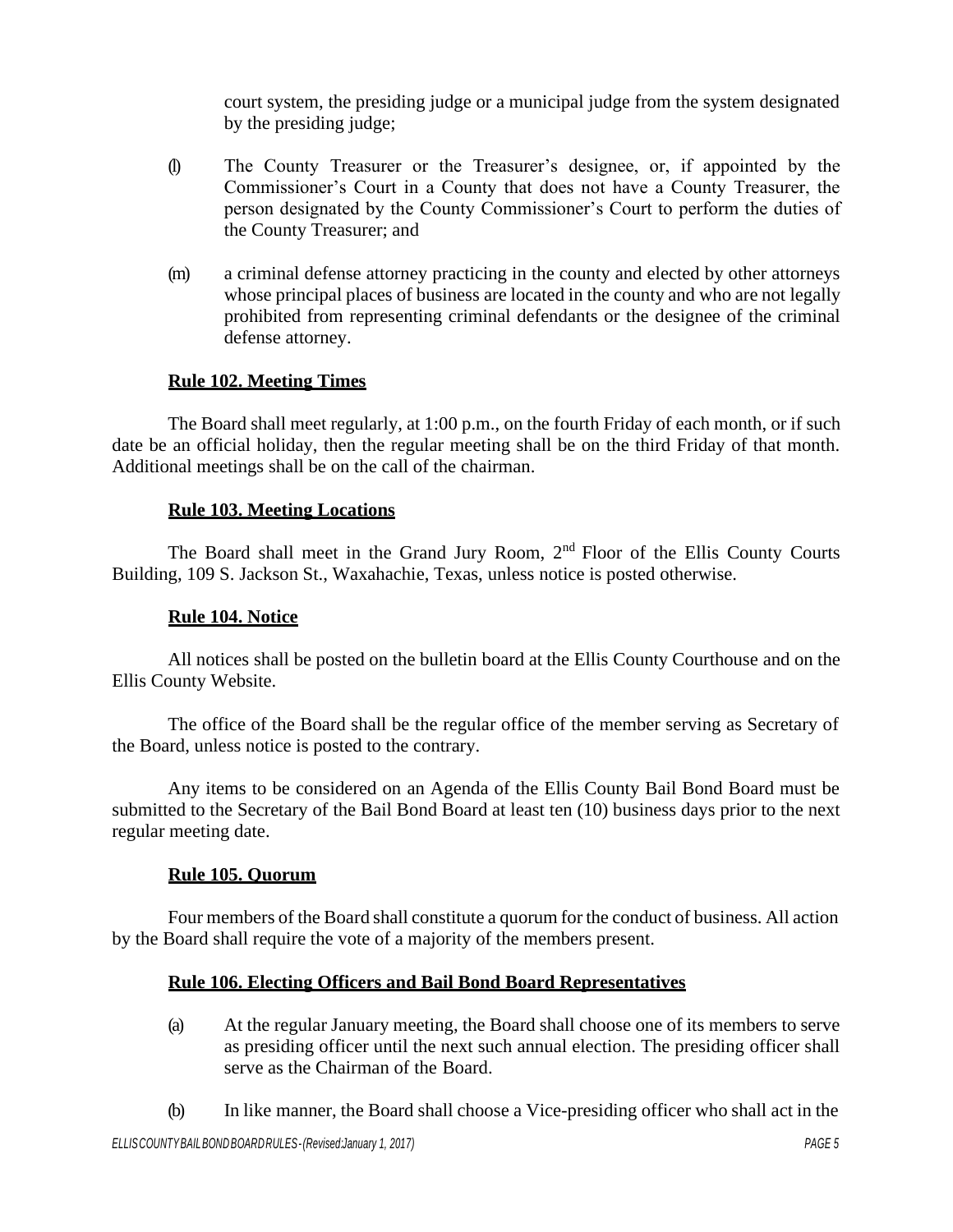temporary absence of the presiding officer. In the event the presiding officer is disqualified, for any reason before the end of his term, the Vice-presiding officer shall automatically become the presiding officer. In such event, or if the Vicechairman becomes disqualified, at the next regular meeting a new Vice-presiding officer shall be chosen.

- (c) In like manner, the Board shall choose a Secretary who shall act in the temporary absence of the presiding officer and the Vice-presiding officer. The Secretary shall be responsible for supervising the receipt of applications; the preparation of agendas; the preparation and certification of records and transcripts of proceedings; the maintenance of records and minutes of meetings; the publication or posting of notices; and the general office affairs not otherwise specifically assigned by these Rules. The Board may designate by resolution an Assistant Secretary, who need not be a member of this Board, to assist the Secretary in the discharge of his duties. The Assistant Secretary shall have no authority to bind the Board. In the event the Secretary becomes disqualified for any reason before the end of his term, a new Secretary shall be selected.
- (d) The Sheriff of Ellis County or his designee shall be the bailiff of the Board.
- (e) Prior to January elections, the Secretary of the Board shall, by letter, request the appropriate authority to designate in writing, by letter to the Board, the person who shall serve as a Board member for the succeeding calendar year. Any designee provided for in Rule 101 who is named to serve shall be appointed in writing to serve until the end of the calendar year in which they are appointed.
- (f) At the January meeting, each licensed bond company shall have the right to nominate any licensed bondsman to serve on the Bail Bond Board. Each licensed bail bond company shall have a single vote in the election. The nominated bondsman who shall receive the most votes shall be elected and shall serve on the Board until the next January meeting and until hissuccessor is elected and qualifies. If any vacancy should occur during the year, a replacement Bondsman representative shall be elected by the same process at the next regular Board meeting to serve until the next January meeting and until his successor should be elected and should qualify.
- (g) All proceedings not governed by specific statutory provision or by rule of this Board shall be conducted in accordance with Robert's Rules of Order. The presiding officer shall be ex-officio parliamentarian.

# **Rule 107. Board Member Required Open Meeting Training**

<span id="page-5-0"></span>Each Board Member shall complete a course of training of not less than one and not more than two hours regarding the responsibilities of the governmental body and its members under this Chapter 551 of the Texas Government Code not later than the 90th day after the date the Board Member:

(1) takes the oath of office, if the member is required to take an oath of office to assume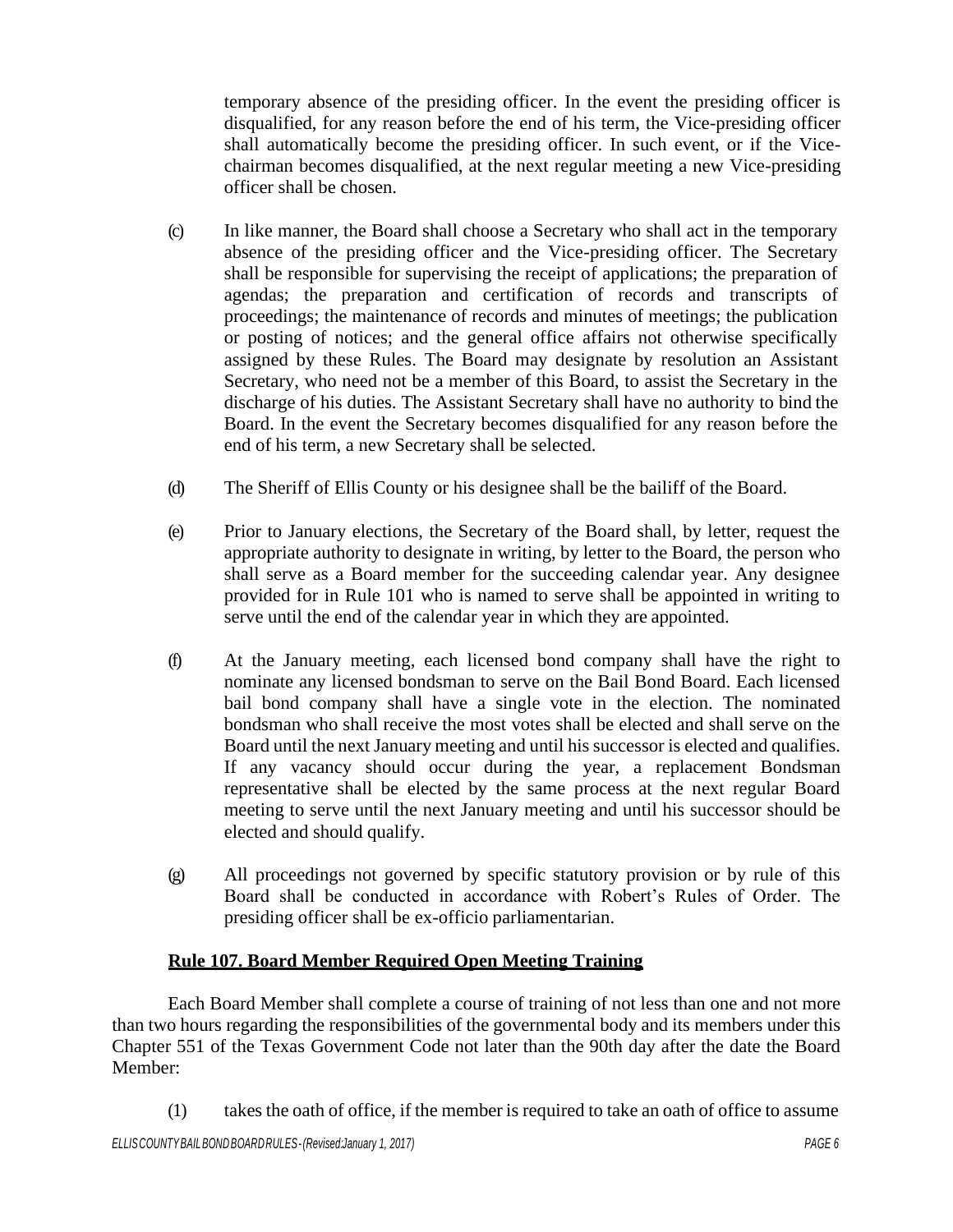the person's duties as a member of the governmental body; or

(2) otherwise assumes responsibilities as a member of the governmental body, if the member is not required to take an oath of office to assume the person's duties as a member of the governmental body.

The Certificate of Completion of the Open Records Training shall be filed with the Secretary of the Ellis County Bail Bond Board within thirty (30) days of completion.

## **Rule 108. Standing Complaint Committee**

The Ellis County Bail Bond Board's Standing Complaint Committee shall consist of the Sheriff's representative, the District Attorney's representative, and the licensed bail bond sureties' representative to the Board. The counsel to the Board may attend the committee meetings and provide legal advice to the committee.

Upon receipt of a sworn complaint against a bondsman licensed in Ellis County, the committee shall review and investigate the complaint. Upon a majority vote of the committee, the committee shall submit a written recommendation to the Secretary of the Board that the complaint be referred to the Board or that the complaint not be referred to the Board. Each committee member shall have one vote. Upon the recommendation of no referral to the Board, the Board's staff shall notify the bondsman and the complainant(s) of such decision. The Board may review and reverse the committee's recommendation at a regular or called meeting. Complaints considered by the Board on the Board's own motion or at the request of a Court shall not be reviewed and investigated by the Standing Complaint Committee.

# **Article II. Bondsman Licensing**

# <span id="page-6-0"></span>**Rule 201. Bondsman Application**

<span id="page-6-1"></span>Any person desiring to act as a bondsman in any court of Ellis County shall first file with the Board a sworn, completed application on a form approved by the Board and provided by the Secretary. Any person desiring to act as a corporate bondsman must file a separate application for each agent operating under a corporate power of attorney.

# **Rule 202. Application Attachments**

<span id="page-6-2"></span>If the application for a bondsman's license requires an enclosure or an appendix, same shall be firmly affixed to the application and included within the oath as if set forth in the body of the application.

## **Rule 203. Assumed Name**

<span id="page-6-3"></span>If an applicant proposes to do business under an assumed name, the applicant shall provide proofshowing registration of said assumed name with the County Clerk of Ellis County. A licensee shall not operate under more than one assumed name for a bail bond business in Ellis County at any given time.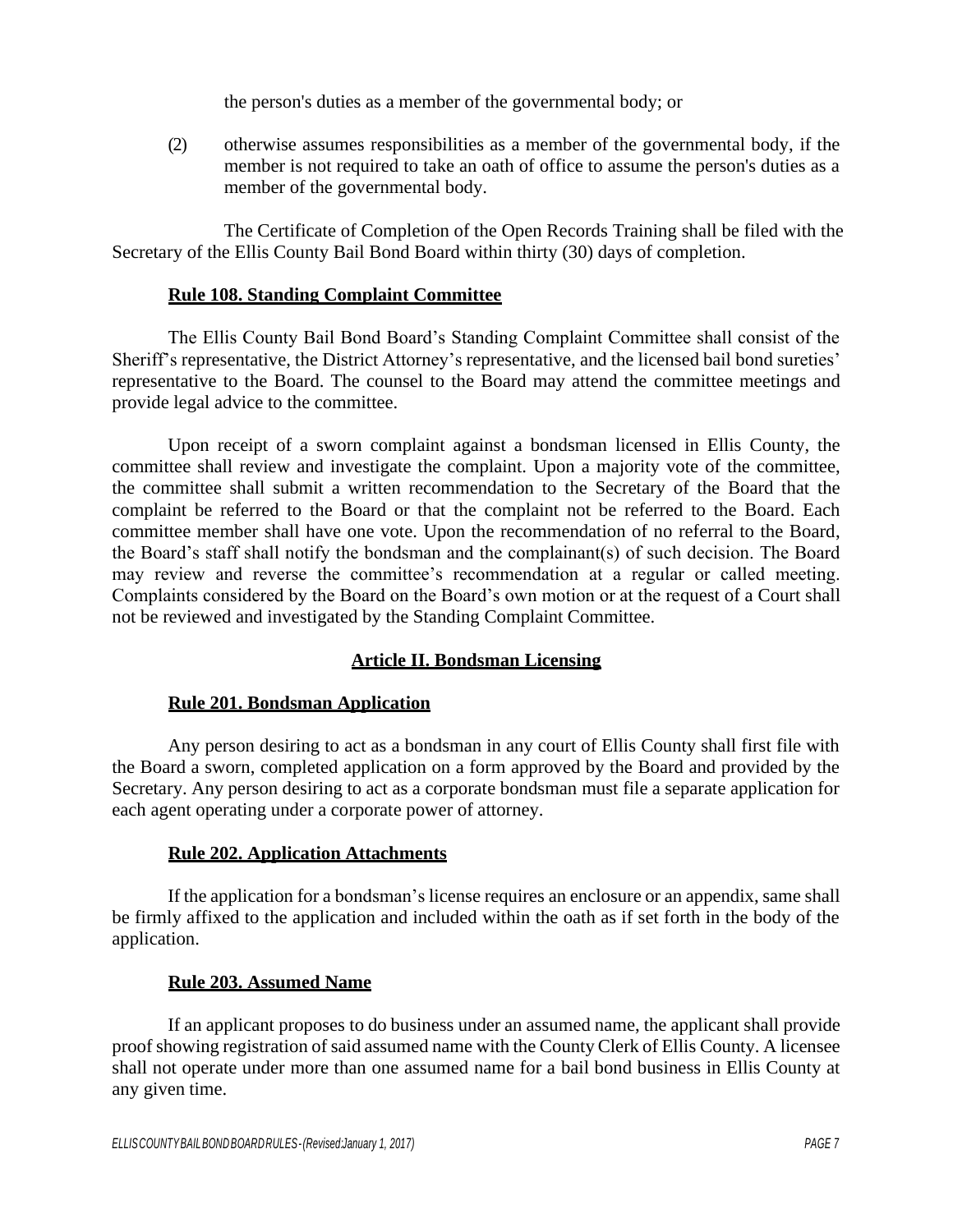# **Rule 204. Application Requirements**

<span id="page-7-0"></span>Applications shall be submitted to the Secretary at the office of the Board with an original and thirteen (13) copies. The application shall be accompanied by payment of a fee of \$500.00, two recent passport-sized photographs of the applicant, and a set of fingerprints of the applicant taken by the Ellis County Sheriff's Office on a form approved by the Board and provided by the Sheriff. The Applicant may redact the social security numbers, driver's license numbers, and dates of birth from the thirteen (13) copies, but not the original application.

## <span id="page-7-1"></span>**Rule 205. Bondsman Investigation**

- (a) Upon receiving an application, the Secretary or Assistant Secretary shall conduct an investigation of the applicant to determine whether the applicant meets the requirements of the Act and the Rules. If the Secretary or Assistant Secretary determines that the applicant does not meet the requirements of the Act and the Rules, then the Secretary or Assistant Secretary will notify the Applicant in writing of his or her determination not less than seven (7) days prior to the meeting at which the application is to be considered.
- (b) Upon completion of such investigation, the Secretary, Assistant Secretary, or the Secretary=s designated agent shall furnish a complete copy of all reports together with a copy of the application to each member of the Board not less than seven (7) days prior to the meeting at which the application is to be considered.
- (c) Applications shall be considered at each regular meeting of the Board.

## **Rule 206. Bondsman Appearance**

<span id="page-7-2"></span>Each applicant shall be notified by the Secretary or Assistant Secretary to appear in person, or in the case of a firm or corporation by designated representative, before the Board on the date his application is to be considered for such interrogation under oath as the Board or any of its members shall deem proper. The Board shall not approve an application unless the applicant is present.

## <span id="page-7-3"></span>**Rule 207. Application Consideration**

Discussion of applicants and applications by the Board shall be in open session.

## <span id="page-7-4"></span>**Rule 208. Approval & Security Requirements for Individuals**

- (a) The Board shall vote on each application. The Board shall not approve an application unless the applicant has complied with the requirements of the Act and these Rules.
- (b) Upon notice from the Board that an application of a person to act as a bondsman has been tentatively approved, the applicant shall then: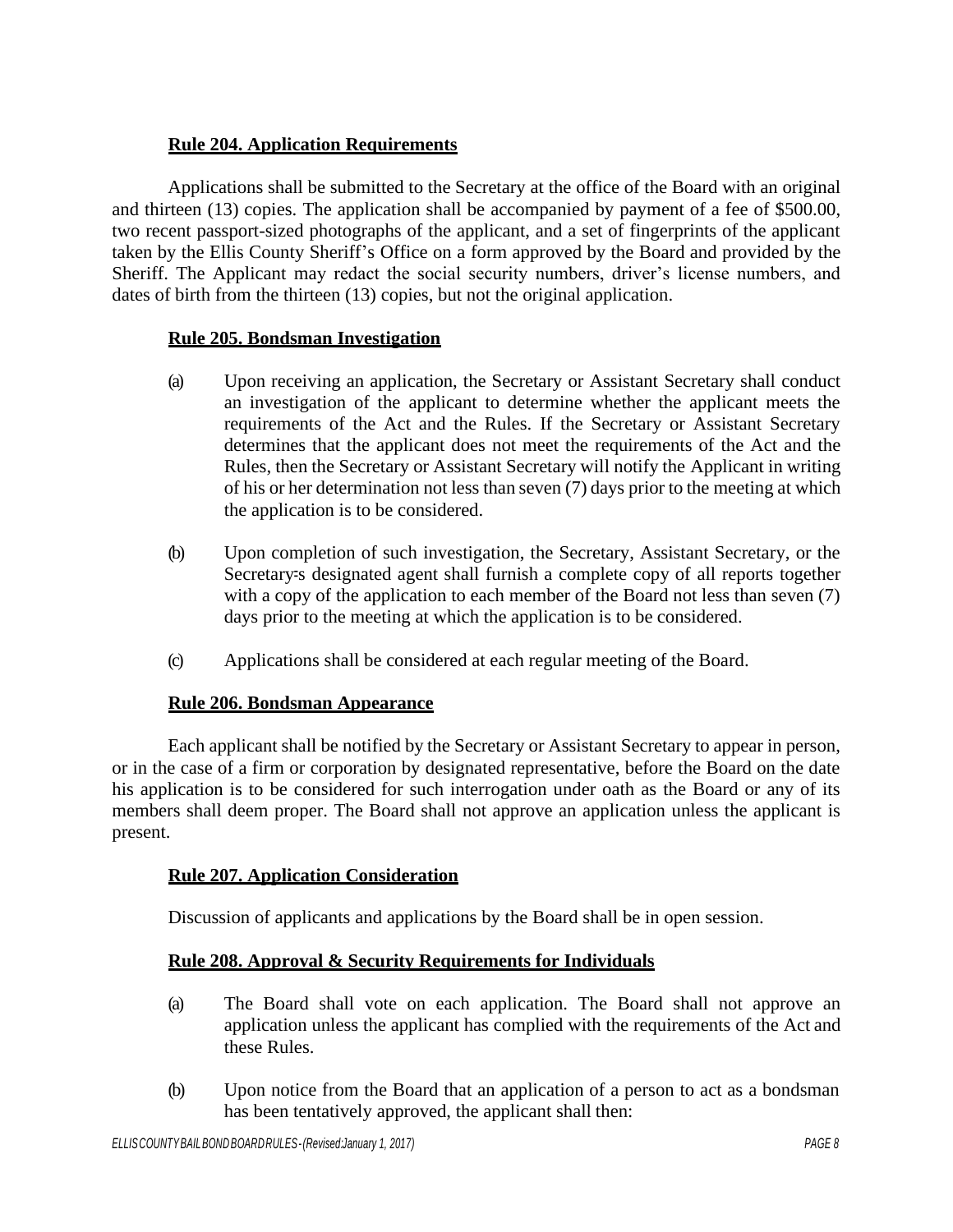- (1) deposit with the Ellis County Treasurer a cashier's check, an automatically renewable certificate of deposit (which shall include an assignment, on a form approved by the Board, of the principal to "Ellis County Texas"), cash, or cash equivalent in the amount indicated in the licensee's application, but in no event less than \$50,000.00, to be held in a special fund to be called the "Bail Security Fund", subject to the provisions of the Act; or
- (2) execute to and file on behalf of the County of Ellis deed(s) of trust to the property listed by the applicant on his application, which property shall be valued in the amount indicated on an appraisal by a real estate appraiser who is a member in good standing of a nationally recognized professional appraiser society or trade organization that has an established code of ethics, educational program and professional certification program, but in no event less than \$50,000.00 valuation. The conditions of the trust shall be that the deed(s) may be recorded to satisfy any final judgment forfeitures that may be made in bonds on which the licensee is surety after such notice and upon such conditions as are required by the Code of Criminal Procedure, in bond forfeiture cases. The deed(s) of trust, duly acknowledged, shall be filed in the Deed Records in which the property is located. The applicant shall swear in such deed(s) of trust that the property is free and clear of any and all liens and encumbrances, and that the applicant will keep said property clear of any and all liens and encumbrances so long as it is used as security hereunder. Applicant shall pay the filing fee for the filing of the instrument(s). On or before pledging real estate and by February  $15<sup>th</sup>$  of each year thereafter, paid tax receipts showing proof that all taxes due have been paid in full for the county, school district, and city, as well as any other ad valorem taxes on said pledged property; or
- (3) in lieu of cash or other cash equivalent, furnish to the Sheriff an irrevocable letter of credit payable to Ellis County, in a form acceptable to the Sheriff, to satisfy any final judgment of forfeiture that may be made on any bonds on which the licensee is surety.
- (c) Failure of the applicant to keep the property described in Rule 208(b)(2) free and clear of any and all liens and encumbrances shall be grounds for revocation of the bondsman's license. The Board may waive certain liens and encumbrances which, in its discretion, it views as having an inconsequential impact upon the value of the property used as security. Additionally, a copy of a current casualty insurance policy, naming Ellis County as loss payee insuring improvements must be provided on such pledged real property.
- (d) Applicant may, from time to time, request substitution of security. The Board, in its discretion, may approve the substitution of security for good cause.
- (e) In increments of not less than \$10,000, applicant may present additional security in support of a license at any time. Applicant must deposit additional security in the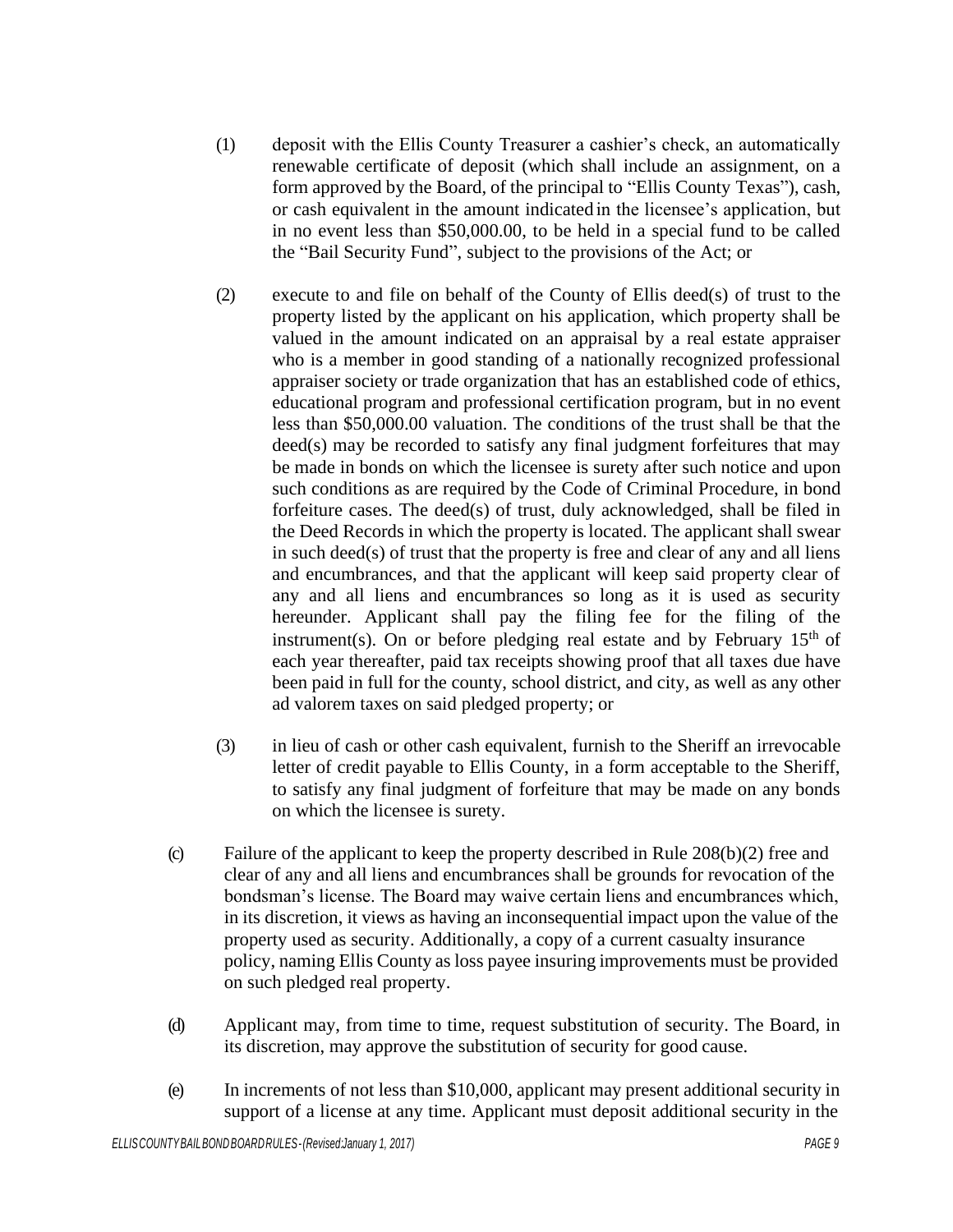same manner as described in Rule 208(b). The treasurer shall maintain a list of securities held on behalf of licensees, clearly indicating the total security on deposit for each licensee, and present a copy of the list to the Sheriff and the Secretary of the Board immediately following the approval of a license and following any change in the security amount.

- (f) If a licensee ceases to engage in the business of executing bail bonds and ceasesto maintain a license, the licensee may apply to the Board for a release of securities. The Board may require such evidence as is necessary to determine that there are no judgments or bond liabilities, either actual or potential, outstanding against the licensee before approving a release of security.
- (g) No bondsman may execute, in any county, bail bonds that in the aggregate exceed ten (10) times the value of the property held as security or in trust.

## <span id="page-9-0"></span>**Rule 209. Approval & Security Requirements for Corporations**

- (a) The board shall vote on each application. The Board shall not approve an application unless the applicant has complied with the requirements of the Act and these Rules.
- (b) The corporation shall file, with the Ellis County Clerk, a power of attorney, designating and authorizing the named agent of such corporation to execute bail bonds and present a copy of said power of attorney, which has been certified by the Ellis County Clerk, to the Secretary of the Board.
- (c) Wherever in this Act any person is required or authorized to give or execute any bail bond, such bail bond may be given or executed by such principal and any corporation authorized by law to act as surety. When any such corporation authorized by law to act as a surety undertakes to be a surety on a bail bond qualifying under Rule 208(b) Subsection (1), such corporation, before being acceptable as a surety on a bail bond, shall be required to meet the applicable requirements prescribed by Rule 208 of this Act before being acceptable as surety on a bail bond;
- (d) The certificate of authority to do business in this state issued to a corporation by the State Board of Insurance pursuant to Article 8.20, Insurance Code, as amended, shall be conclusive evidence as to the sufficiency of the security, the corporation=s solvency, or its credits. Subsection (g) of Rule 208 does not apply to a corporate surety acting under the Texas insurance Code.
- (e) Any corporation which acts as a surety shall, before executing any bail bond, first file in the office of the county clerk of the county where such bail bond is given a power of attorney designating and authorizing the named agent of such corporation to execute such bail bonds by such agent. This power of attorney shall be a valid and binding obligation of the corporation. A separate license is required for each agent operating under a corporate power of attorney.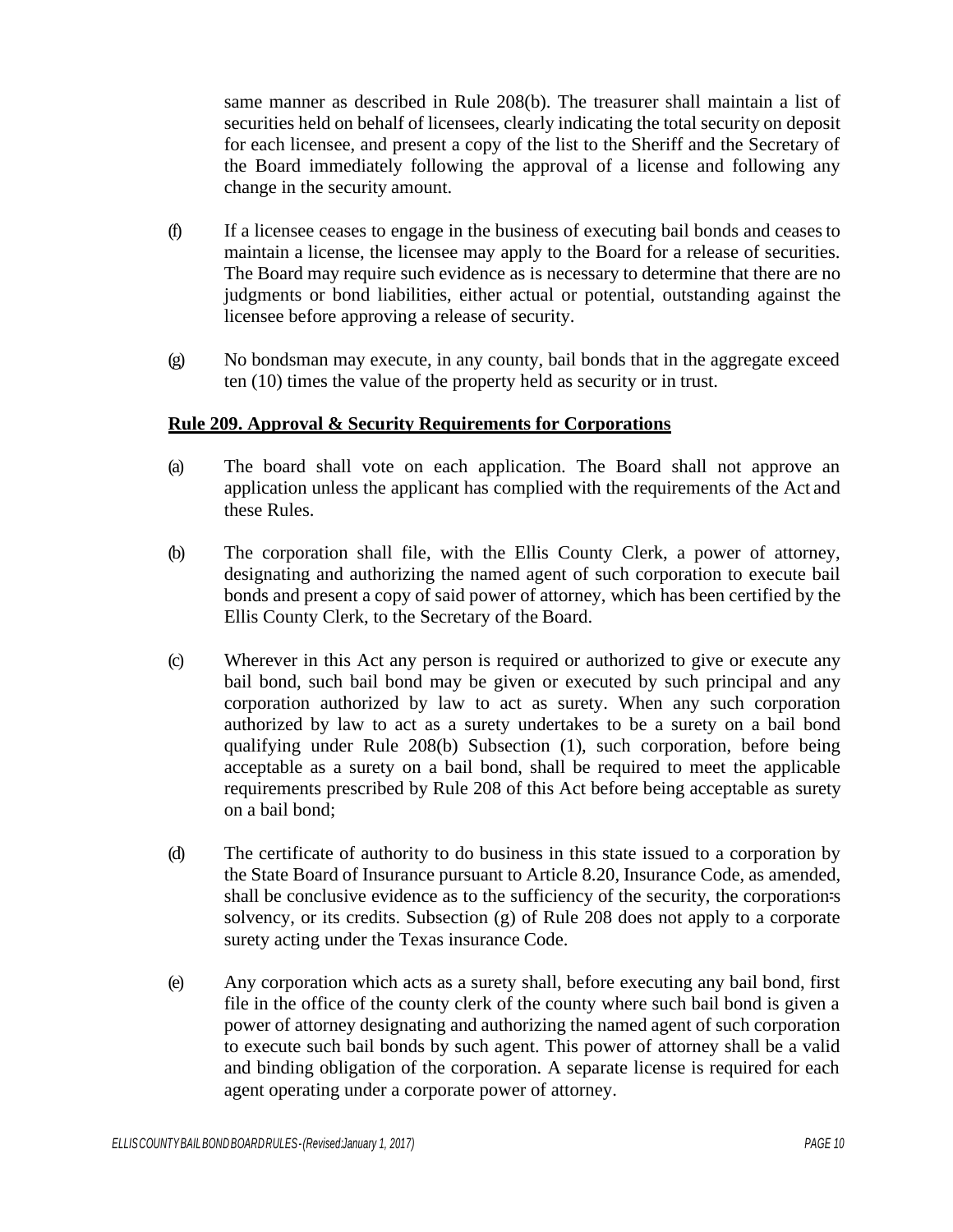- (f) Notwithstanding any statutory requirements to the contrary, any agent so designated and licensed or approved hereunder for the purpose of writing bail bonds shall not be required to be licensed as a local recording agent as defined in "Texas Property and Casualty Agents License Act" Article 21.14, Texas Insurance Code, as amended, for the purpose of this Act.
- (g) It shall be the duty of the board to notify promptly the State Board of Insurance of default by a corporation on any financial obligation which it undertakes in the county.

## <span id="page-10-0"></span>**Rule 210. License Expiration**

- (a) A license and identification card issued to a licensee or corporate agent under these Rules shall expire 24 months after the date of their issuance if the license:
	- (1) has been issued for less than eight consecutive years; or
	- (2) has been suspended.
- (b) A person who applies to renew a license that has been held by the person for at least eight consecutive years without having been suspended or revoked under these Rules or under Chapter 1704 "Regulation of Bail Bond Sureties" of the Texas Occupations Code and who complies with the requirement of these Rules and Chapter 1704 of the Texas Occupations Code may renew a license for a period of 36 months from the date of expiration if the board:
	- (1) knows of no legal reason why the license should not be renewed; and
	- (2) determines that the applicant has submitted an annual financial report to each county bail bond board before the anniversary date of the issuance of the applicant=s license.

A license renewed under this Rule may be renewed subsequently each 36 months in a similar manner.

## **Rule 211. License Renewal**

<span id="page-10-1"></span>Renewal applications shall be received not more than sixty nor less than thirty-one days prior to the expiration date of a license. Renewal applications shall have the same form, content and fee as an application for an original license. In the event that the Board fails for any reason to act upon a renewal application prior to the expiration date of a license, a temporary license shall be issued by the Secretary pending final action.

# **Rule 212. Convictions**

<span id="page-10-2"></span>A person may not accept or receive from a license holder money, property, or any other thing of value as payment for employment with a bonding business if, within the preceding 10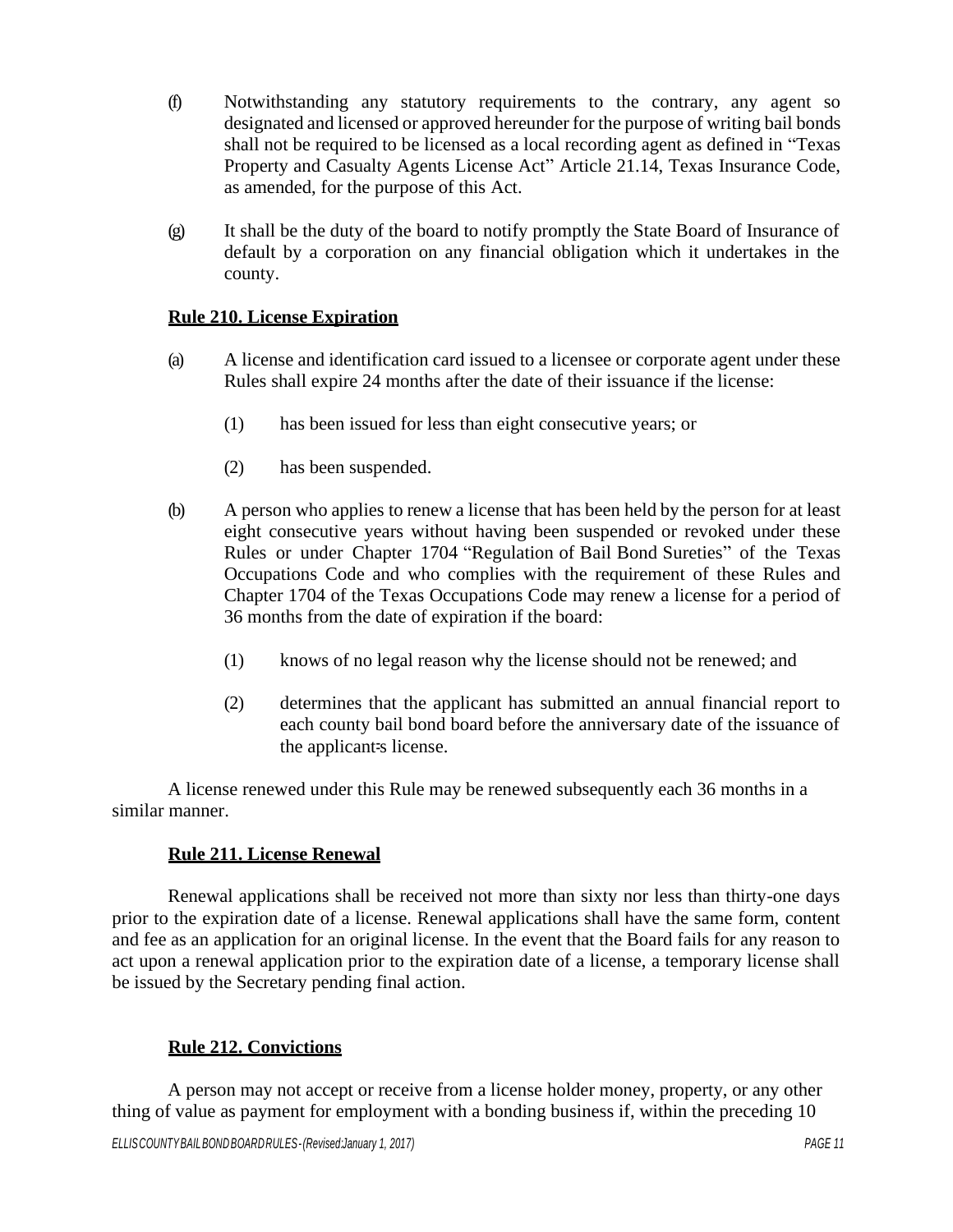<span id="page-11-0"></span>years, the person has been convicted of a misdemeanor involving moral turpitude or of a felony.

## **Rule 213. Change in Information**

- (a) All licensees shall inform the Board by affidavit of any change in the information contained in their original applications or renewal applications within ten days of the change. A licensee shall immediately inform the Secretary of the Board and the Sheriff in writing if the licensee ceases to be actively engaged in the bail bond business.
- (b) All amending affidavits shall be made under oath by the licensee, stating specifically the provisions of the license sought to be amended, the reasons why said application should be amended, and what the application, after amendment, shall state.
- (c) All amending affidavits shall be submitted to the Secretary of the Board with an original and eleven copies.
- (d) The procedure for consideration of amending affidavits shall be the same as that set forth for an original license under Article II, of the Rules.

## **Article Ill. Employees**

## <span id="page-11-2"></span><span id="page-11-1"></span>**Rule 301. Employee Application**

- (a) All employees of licensees must first be approved by the Board. Any person desiring to act as an employee for a bondsman licensed in Ellis County shall first file with the Board a sworn, completed application on a form approved by the Board and provided by the Secretary.
- (b) No licensee shall employ any person who has been convicted of a misdemeanor involving moral turpitude within the preceding 10 years or any felony.
- (c) "Employee" as used in the Rules, means any person hired by a licensee or corporate agent who performs any of the following duties:
	- (1) meets or negotiates with members of the public for the purpose of executing bail bonds;
	- (2) receives anything of value as a fee or as collateral for bail bonds;
	- (3) presents bail bonds to the Sheriff's Office for approval; or
	- (4) interviews or takes information from persons who have been or will be released from jail pursuant to a bond provided by the licensee.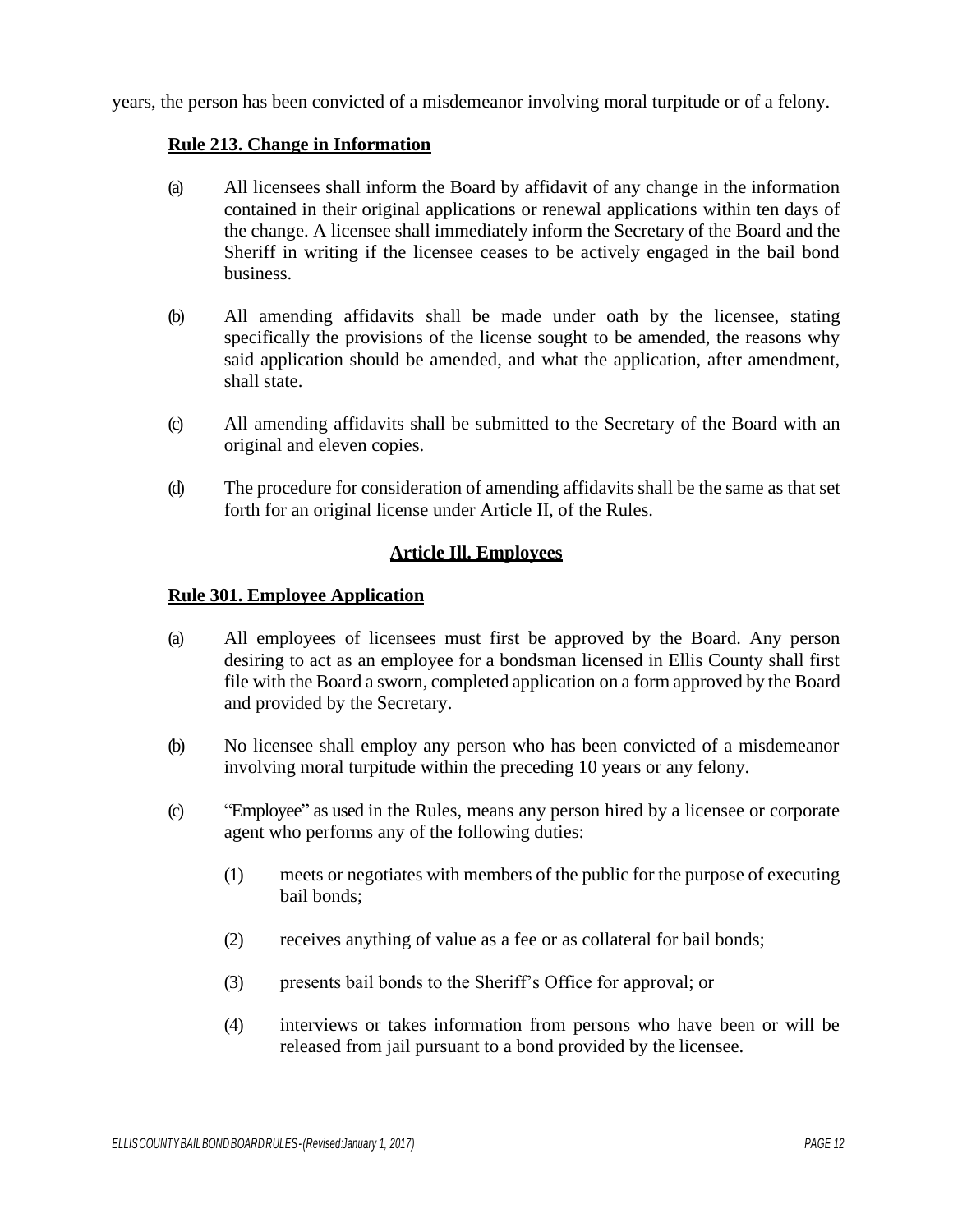## **Rule 302. Application Requirements**

<span id="page-12-0"></span>An original and thirteen (13) copies of an employee application shall be filed with the Secretary of the Board. The employee application shall be accompanied by two passport-sized photos of the applicant and a set of fingerprints of the applicant taken by a law enforcement official on a form approved by the Board and provided by the Sheriff. The Applicant may redact the social security numbers, driver's license numbers, and dates of birth from the thirteen (13) copies, but not the original application.

## **Rule 303. Employee Investigation**

<span id="page-12-1"></span>Upon receiving an employee application, the Secretary shall conduct an investigation of the applicant to determine whether the applicant meets the requirements of these Rules. If the Secretary or Assistant Secretary determines that the applicant does not meet the requirements of the Act and the Rules, then the Secretary or Assistant Secretary will notify the Applicant in writing of his or her determination not less than seven (7) days prior to the meeting at which the application is to be considered.

- (a) Upon completion of such investigation, the Secretary shall furnish a complete copy of all reports together with a copy of the employee application to each member of the Board not less than seven (7) days prior to the meeting at which the application is to be considered.
- (b) Employee applications shall be considered at each regular meeting of the Board.

# **Rule 304. Employee Appearance**

<span id="page-12-2"></span>Each employee applicant and sponsoring licensee shall be notified by the Secretary to appear in person, or in the case of a firm or corporation by designated representative, before the Board on the date the employee application is to be considered for such interrogation under oath as the Board or any of its members shall deem proper. The Board shall not approve an employee application unless the applicant and sponsoring licensee appear before the Board on at least one occasion.

## **Rule 305. Issuance of Employee Card**

<span id="page-12-3"></span>Upon approval of an employee application by the Board, the Secretary shall issue an identification card to the employee. All identification cards issued to employees shall automatically expire on the same date as the sponsoring licensee's license and identification card pursuant to Rule 210 above.

# **Rule 306. Employee Card Renewal**

<span id="page-12-4"></span>An agent shall file a renewal application for an employee card not more than sixty nor less than thirty days prior to the expiration date of the identification card. Employee renewal applications shall be on a form approved by the Board. The Secretary shall approve the application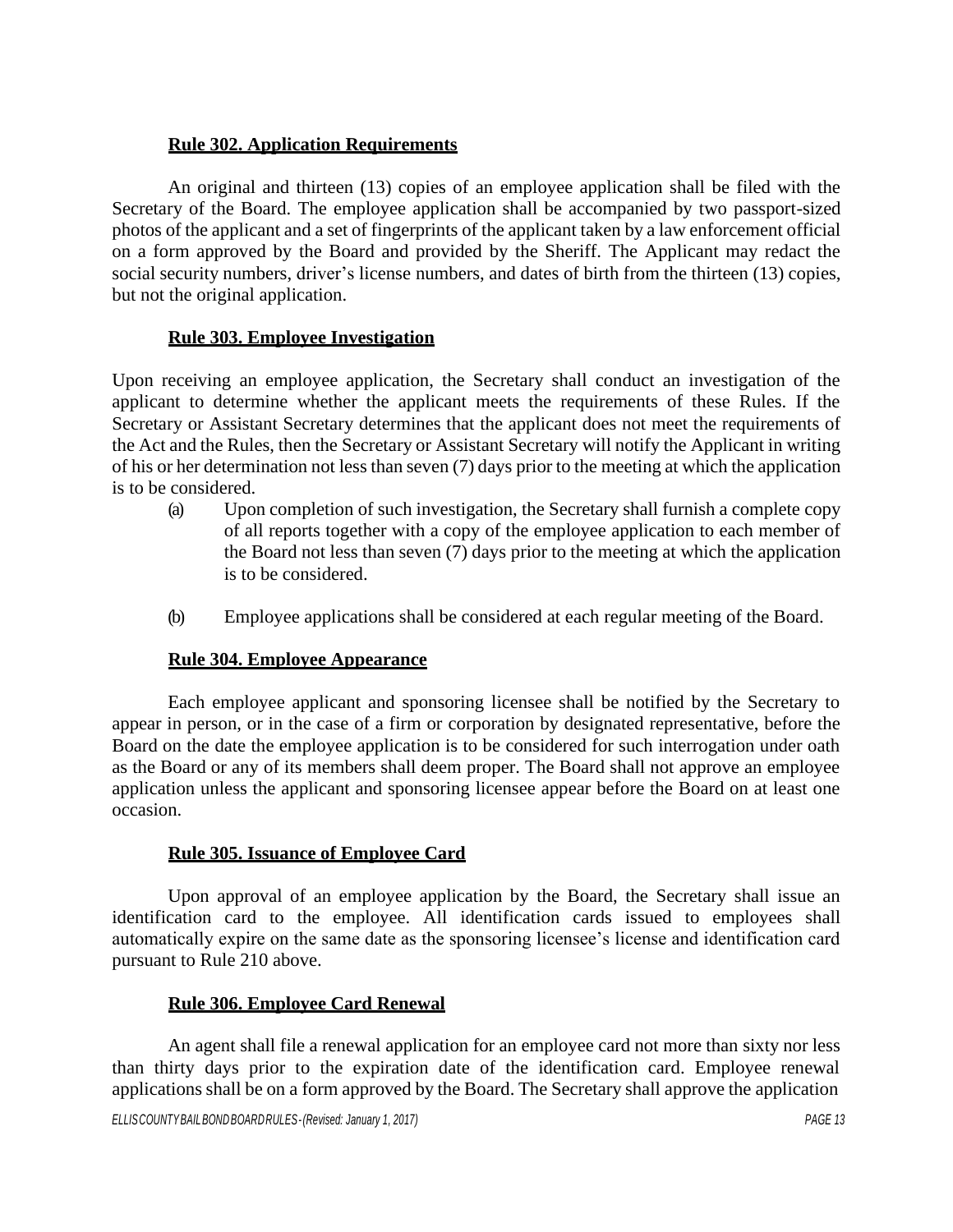and issue a new identification card if no member of the Board objects within ten days of receiving a copy of the application for renewal.

## **Rule 307. Employee List**

<span id="page-13-0"></span>All licensees shall file a yearly written list of their employee(s) employed as of January 1<sup>st</sup> of each year with the Secretary of the Board and the Ellis County Jail. The employee report must be filed on or before January  $10<sup>th</sup>$  of each year. Any changes in employee status, including employment of new employees must be served on the Secretary of the Board and the Ellis County Jail within five (5) days.

# **Rule 308. Signature Card**

<span id="page-13-1"></span>All licensed sureties or agents who execute bonds on the sureties are required to have on file a current signature card on a form provided by the Board before they will be permitted to execute bonds.

#### **Rule 309. Notice of Employee Termination**

<span id="page-13-2"></span>If a licensee fires an employee, or if any employee terminates his employment with the licensee, the licensee shall give immediate written notice of such action to the Secretary of the Board and the Sheriff and shall immediately surrender the employee's identification card to the Secretary of the Board, unless good cause be shown why the employee identification card cannot be returned.

## **Article IV. Giving and Making Bail**

#### <span id="page-13-4"></span><span id="page-13-3"></span>**Rule 401. Bond Requirements**

- (a) No person required to be licensed as a bondsman under the Act or the Rules may execute a bail bond without a license.
- (b) No person required to be authorized to act as an agent of a corporate bondsman under the Rules may execute a bail bond without such authorization.
- (c) A licensee, agent of a corporate licensee or employee must present an identification card issued by the Board each time the person presents a bail bond for the release of a prisoner. No person other than a licensee, agent of corporate licensee or employee may present a bail bond for the release of a prisoner.
- (d) All bonds must be signed by and in the name of the licensee or the corporate agent.
- (e) Bonds written in Ellis County shall be on a form approved by the Board and shall contain the bond company-s assumed name in  $1/8$  inch bold type in the first sentence at the top of the bond.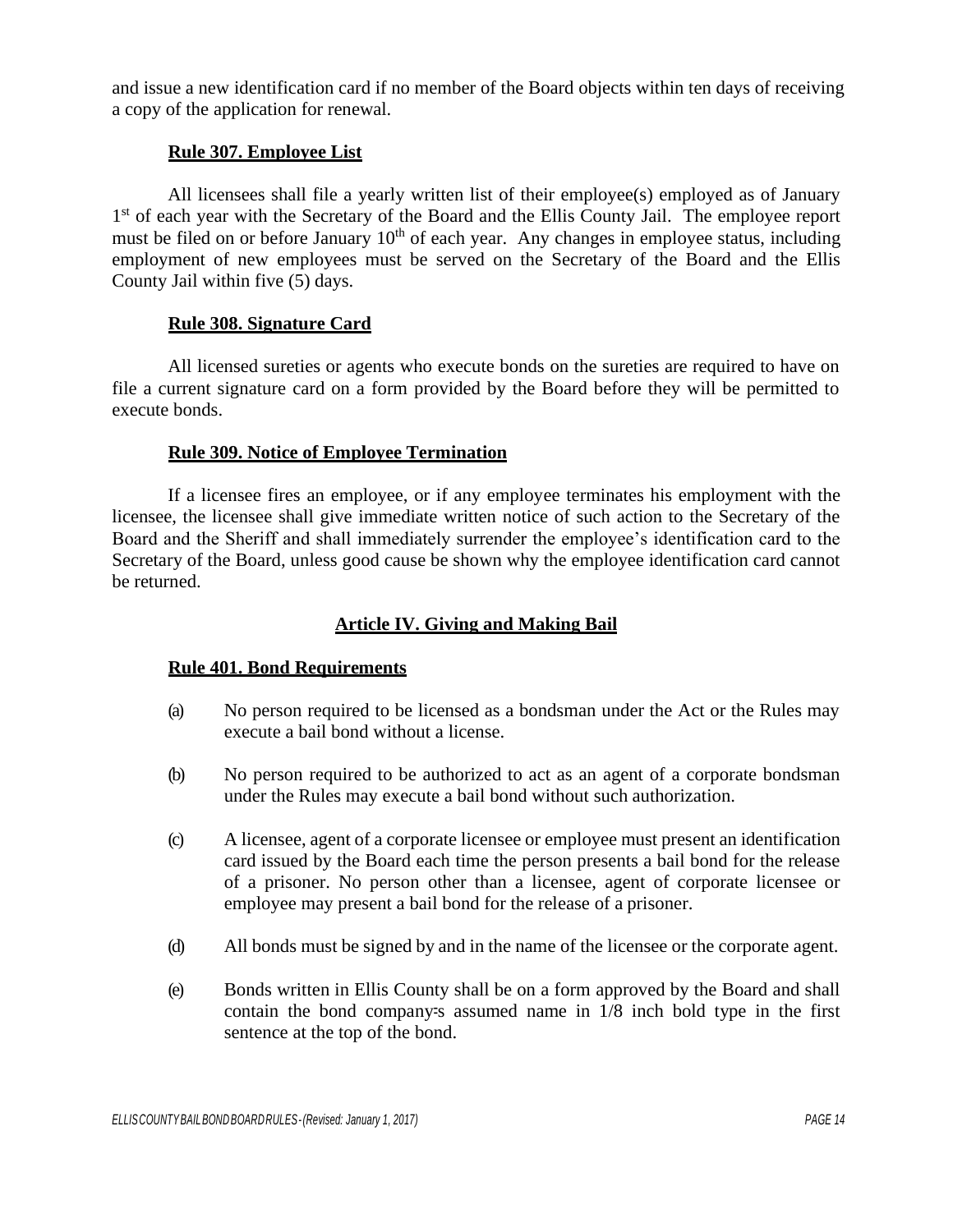## <span id="page-14-0"></span>**Rule 402. Bondsman and Employee Restrictions**

- (a) No licensee, agent of a corporate licensee or employee may, by any means, recommend or suggest to any person for whom the bail bond surety executes a bond the name of any particular attorney or firm of attorneys for employment in connection with a criminal offense.
- (b) In the course of conducting bail bond business:
	- (1) no licensee, agent of a corporate licensee or employee may promise to provide an attorney to any person seeking bail or suggest or recommend any attorney to be employed; and
	- (2) a licensee, agent of a corporate licensee or employee may not recommend or suggest to any attorney or agent of an attorney the name of any person seeking to employ counsel in connection with a criminal offense.
- (c) No person in the bonding business shall, either directly or indirectly, give, donate, lend, contribute, or promise to give, donate, lend or contribute any money or property to an attorney, police officer, sheriff, or deputy, constable, jailer, or employee of a law enforcement agency for the referral of bail bond business.
- (d) No attorney, police officer, constable, deputy, jailer, or employee of a law enforcement agency, judge, or employee of a court, or public official, or employee of a related agency, or any person not shown in the records of the board to be an agent or employee of the bondsman may accept or receive from a bondsman any money, property, or other thing of value as payment for the referral of bail bond business.
- (e) No police officer, sheriff, or deputy, constable, jailer, or employee of a law enforcement agency, judge or employee of a court, or public official or employee of a related agency may recommend to any person the name of any particular bondsman. In all places where prisoners are examined, processed, or confined, a list, as approved by the Board, of licensed bondsmen of that county may be displayed.
- (f) No licensee, agent of a corporate licensee or employee may solicit business in a police station, jail, prison, detention facility, or other place where persons in the custody of law enforcement officials are detained.
- (g) No person may advertise as a bondsman who does not hold a valid license under this Act.
- (h) No licensee, agent of a corporate licensee or employee may receive money or other consideration or thing of value for issuance of bond or undertaking of a surety obligation without issuing a receipt indicating the name of the person paying the money or transferring the property, the amount received or the estimated value of the property received and briefly identifying it, the suit, action, or matter for which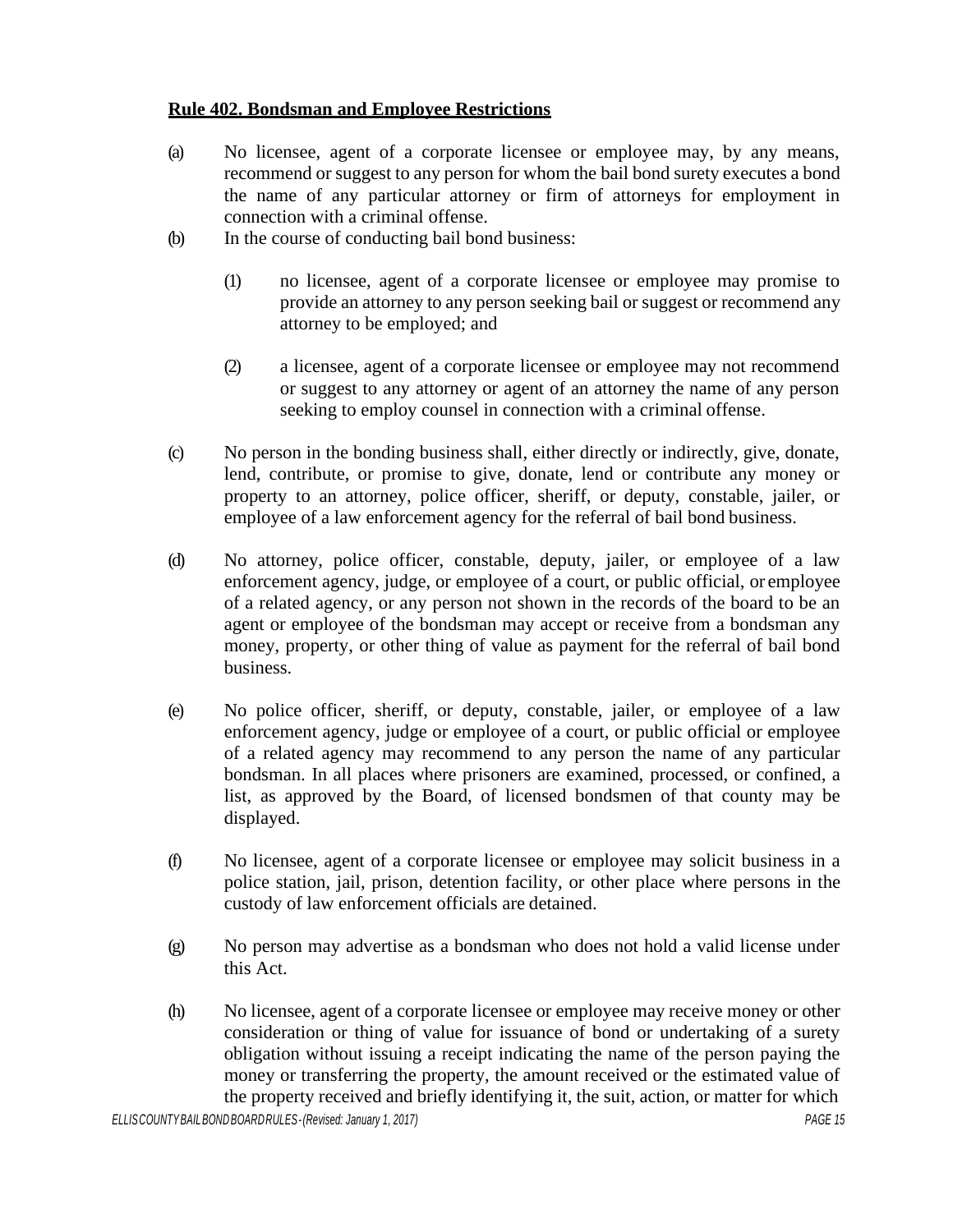it is received or is to be applied, and the name of the person receiving it. The licensee, corporate agent of a licensee or employee shall retain a duplicate copy of the receipt which shall be available for inspection by representatives of the board of any county in which the bondsman is licensed or by the appointed representatives of a court in which the bondsman agrees to make bail or undertake other surety obligations.

- (i) No person shall falsify any records required to be kept under the Act or the Rules.
- (j) No law enforcement officer shall be employed by a bond company to seek to locate or arrest fugitive principals. No bond company shall pay money or any thing of value to a law enforcement officer for locating or seeking to locate fugitive principals.
- (k) No licensee, agent of a corporate licensee or employee may quote a price, percentage rate and/or payment plan to obtain a commitment from a person inquiring about prices and later charge a higher price, percentage rate and/or payment plan than the one originally quoted, unless the person is notified of, and agrees to the new price, percentage rate and/or payment plan prior to the posting of the bond.

# **Article V. Exemptions**

## <span id="page-15-0"></span>**Rule 501. Oath of Exemption**

<span id="page-15-1"></span>If any unlicensed person attempts to post bail under an exemption authorized by law, the Sheriff shall first obtain written proof under oath of the exemption. The Sheriff may require further evidence if not fully satisfied as to the sufficiency of the security, which evidence shall include not less than providing a current financial statement.

# **Rule 502. Certification of Attorney/Client Relationship**

<span id="page-15-2"></span>Attorneys posting bail shall certify that the attorney/client relationship arose under conditions not in violation of the canons of ethics or the published rules and regulations of the State Bar of Texas.

# **Article VI. Records of Licensees**

## <span id="page-15-3"></span>**Rule 601. Record of Bonds**

<span id="page-15-4"></span>A bondsman licensed under the Act shall maintain a record of each bond on which the bondsman appears of surety and shall maintain a separate set of records for each county in which the bondsman is licensed. The records shall include the following information for each bond executed and enforced:

(a) The style, indictment number, information number, complaint number, arrest number or other identifying number to distinguish this bond from other bonds which may have been made for the same person, and the court in which it is executed;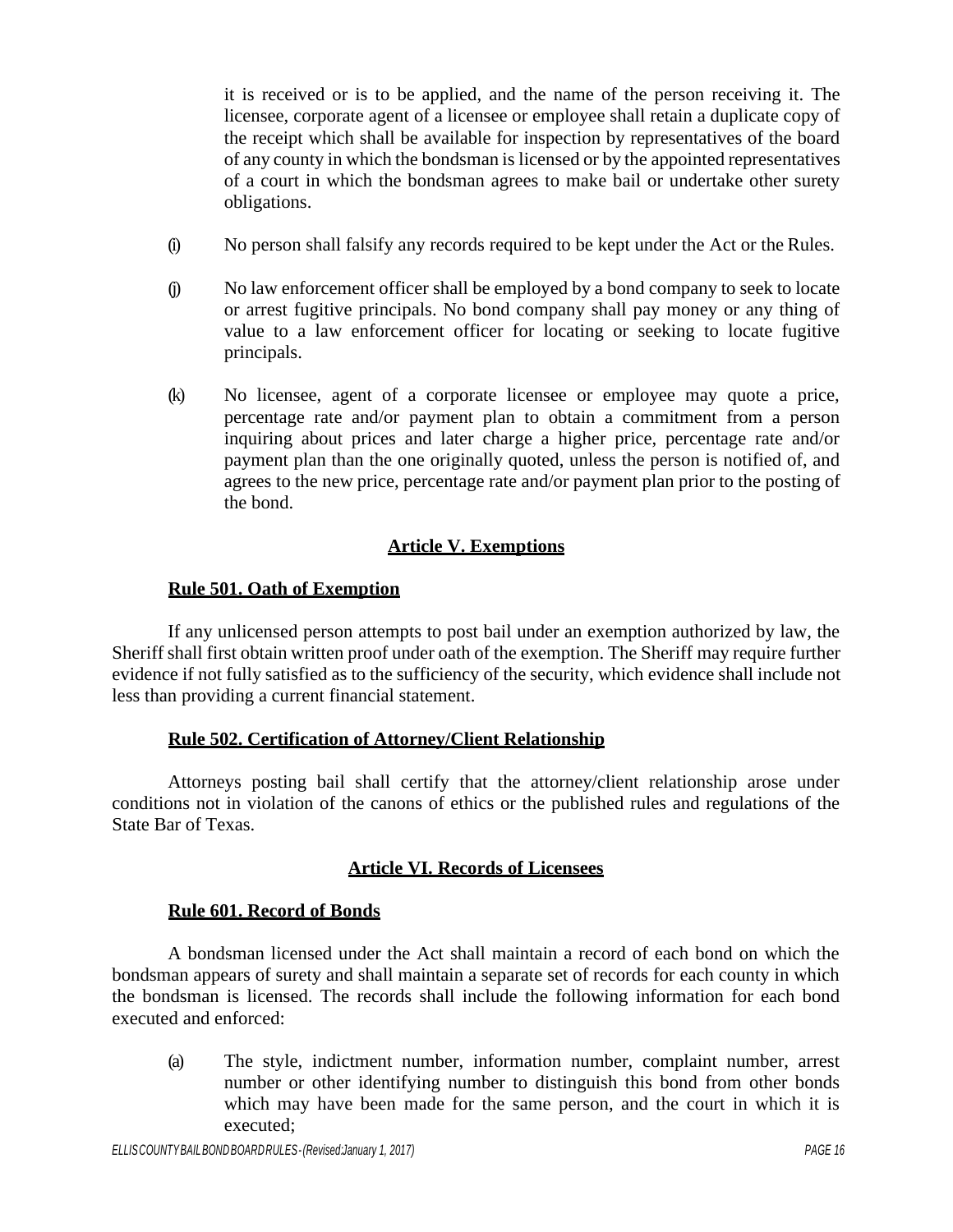- (b) The name of the defendant released on bond;
- (c) The amount of bail set in the case;
- (d) The amount and type of security held by the bondsman, together with a statement as to whether the security was taken for payment of a bail bond fee or for assurance of the principal's appearance in court and the conditions under which the security will be returned; and
- (e) The current status of the bond as pending, set aside, forfeited or disposed, and if the bond has been forfeited, a record of all outstanding judgments nisi that the bondsman has been served with, including the name of the principal, the cause numbers, the amount of the bond, and the date on which the principal failed to appear.

## **Rule 602. Inspection of Records**

<span id="page-16-0"></span>The records shall be submitted to the Board or the Secretary of the Board for inspection prior to each renewal of the bondsman's license and shall be available for inspection on demand by the Board or its authorized representative.

## <span id="page-16-1"></span>**Rule 603. Monthly Reports**

A licensee, other than a corporation admitted to do business in this State and qualified to write fidelity, guaranty, and surety bonds under the Insurance Code, shall not later than the 10th day of each month furnish to the Secretary of the Board complete information regarding outstanding bonds on a form approved by the Board. A licensee that is a corporation admitted to do business in this State and qualified to write fidelity, guaranty, and surety bonds under the Insurance Code is excluded from the monthly reporting requirement under this rule.

# <span id="page-16-2"></span>**Article VII. Complaints**

# **Rule 701. Complaint Requirements**

<span id="page-16-3"></span>The Board may, on its own motion, and shall, on receipt of sworn complaint providing reasonable cause to believe that a violation of the Act or the Rules has occurred, or on request of a court, investigate the actions and records relating to such complaint against any bondsman it has licensed. All complaints, other than those considered by the Board on its own motion or at the request of a Court, shall be made under oath and be in writing on a form approved by the Board.

## **Rule 702. Filing a Complaint**

<span id="page-16-4"></span>The Secretary of the Board is designated as the agent of the Board for the receipt of complaints.

# **Rule 703. Processing a Complaint**

<span id="page-16-5"></span>*ELLISCOUNTYBAILBOND BOARDRULES-(Revised: January 1, 2017) PAGE 17* Upon receipt of a complaint, the Secretary shall send a copy to each member of the Board.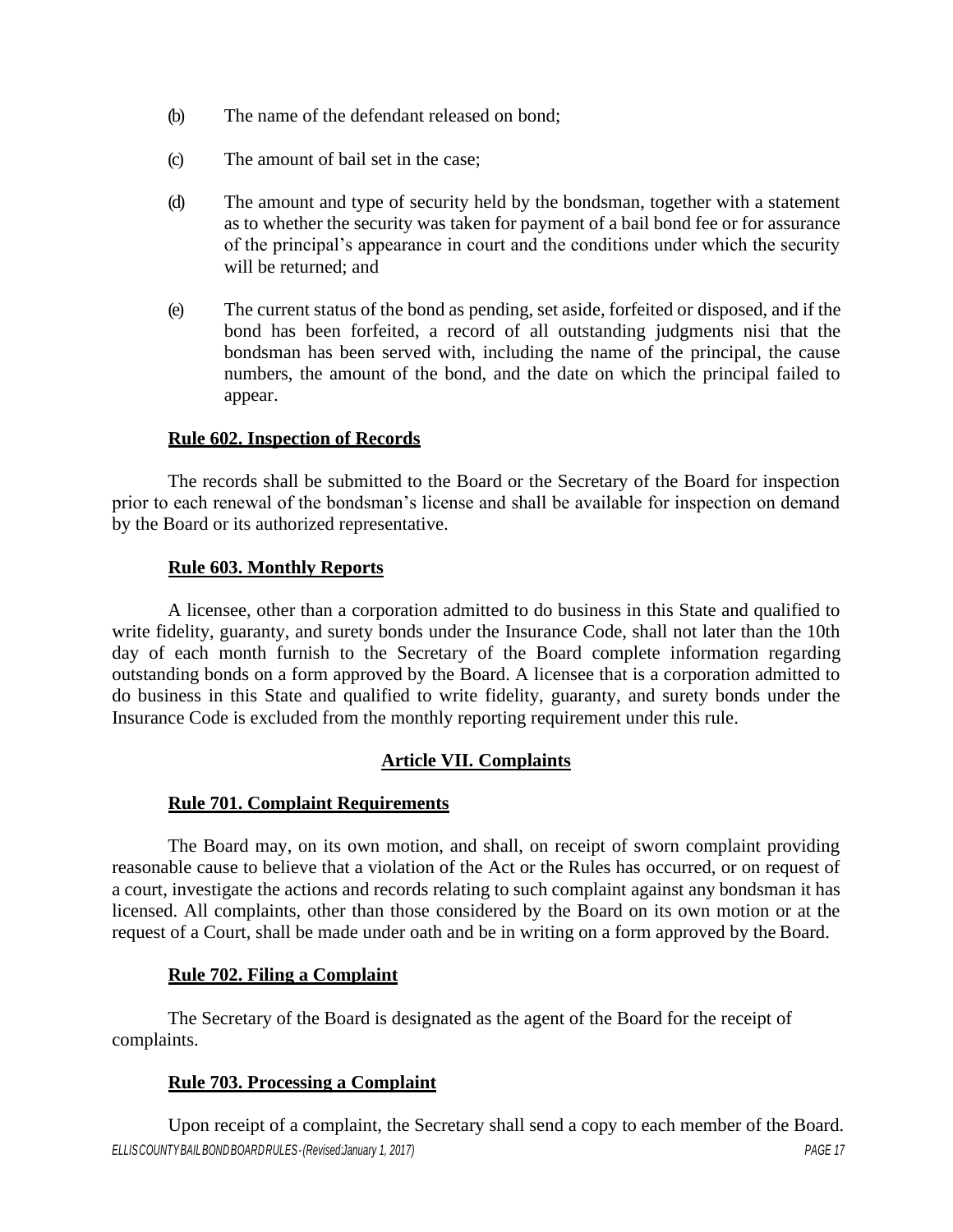The Board shall consider said complaint at the next regularly scheduled meeting of the Board, unless considered earlier at a special or emergency session called by the Chairman of the Board, and shall make such orders as it deems appropriate respecting the investigation and prosecution of said complaint.

#### **Rule 704. Notice of Complaint**

<span id="page-17-0"></span>The Secretary shall give notice to the accused licensee by certified mail at least ten days prior to the date of a hearing on the complaint. The notice shall specify the charges of violation made against the licensee, and the hearing shall be limited to those charges.

## **Rule 705. Disqualification**

<span id="page-17-1"></span>If the complaint relates to a licensee who is also a member of the Board, said licensee shall be disqualified as a member of the Board to consider said complaint. The Chairman shall call a special session of the Board as soon as practicable for the purpose of election, by a majority of the licensees present at said meeting, of a licensee to serve as a member of the Board in the place and stead of the licensee Board member complained against. The newly elected licensee Board member shall serve at all meetings of the Board respecting such complaint and shall, upon a vote of the majority of the members of the Board, serve as the bail bondsmen's representative on the Board at all meetings of the Board pending the final disposition of the complaint.

## **Rule 706. Subpoenas**

<span id="page-17-2"></span>The Board vests authority to issue subpoenas in the Chairman, Vice-Chairman or Secretary of the Board, upon the request of any interested person.

# **Rule 707. Suspension or Revocation of a License**

<span id="page-17-3"></span>The Board may, after notice and hearing, suspend or revoke a license or the authority of an agent for:

- (a) Violation of a provision of the Act or the Rules during the term of a license sought to be suspended or revoked or during any prior licensing period;
- (b) Fraudulently obtaining a license under the provisions of the Act or the Rules, making a false statement or misrepresentation in an application for an original or renewal license or in any hearing before the Board, or refusing to answer any question submitted by the Board in a hearing relevant to the license or the conduct or qualifications of the licensee or applicant;
- (c) Final conviction under the laws of this or any other state or of the United States of a misdemeanor involving moral turpitude or of any felony;
- (d) Being adjudged bankrupt or becoming insolvent;
- (e) Being adjudged mentally incompetent;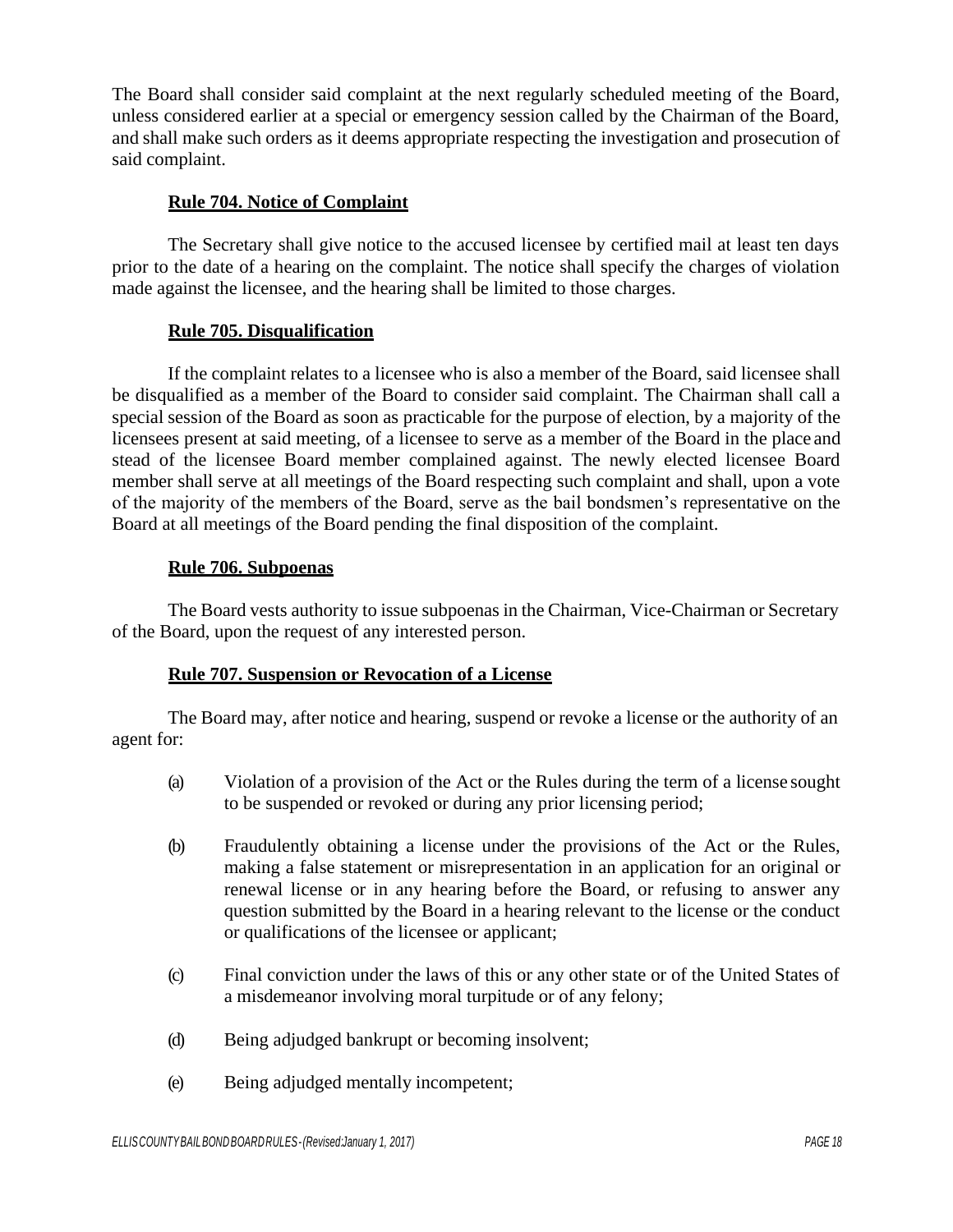- (f) Fails to pay a judgment in accordance with Section 1704.204 of the Texas Occupations Code;
- (g) Paying of commissions or fees or dividing commissions or fees or offering to pay or divide commissions or fees with any person, company, firm, or corporation not licensed under the Act or the Rules to execute bonds;
- (h) Soliciting bail bond business in any building where prisoners are processed or confined;
- (i) Recommending to any client the employment of a particular attorney or firm of attorneys in a criminal case;
- (j) Falsifying records required to be maintained under the Act or the Rules, failing to keep records, or failing promptly to permit the inspection of the records at any time requested by the Board or its representatives or agents;
- (k) Operating as a bondsman while the license is suspended or after it has expired and before it is renewed; and
- (l) On more than one occasion failing to maintain the minimum amount of security required by this Act or misrepresenting to any official or employee of the official the limit supported by the amount of security to obtain the release of any person on bond.

# **Article VIII. Automatic Suspension**

## <span id="page-18-0"></span>**Rule 801. Security Requirements**

<span id="page-18-1"></span>No bondsman may execute bail bonds that in the aggregate exceeds ten times the value of the property held as security on deposit or in trust. Nor may a bondsman execute bail bondswhen the bondsman's total liability on judgments nisi is equal to or greater than two times the amount which he has on deposit or in trust as security. It shall be the duty of each bondsman to keep account of the amount of bail bonds that he or his agents have written and to keep account of the amount of judgments nisi outstanding against him so as to insure his compliance with these requirements. A bondsman may, at any time, post additional security to increase hislimits.

# **Rule 802. Record of Outstanding Bonds**

<span id="page-18-3"></span><span id="page-18-2"></span>The Board shall designate a representative of the Ellis County Sheriff's Office to maintain a current total of all licensees' potential liability on bonds in force.

## **Rule 803. Violation of Security Requirements**

(a) If the Board's designee determines that a licensee has failed to maintain security at the proper ratio as required by the Act and the Rules, the Board's designee shall immediately notify the licensee and the Secretary. The Chairman shall call an emergency meeting of the Board to consider suspension of the licensee's license.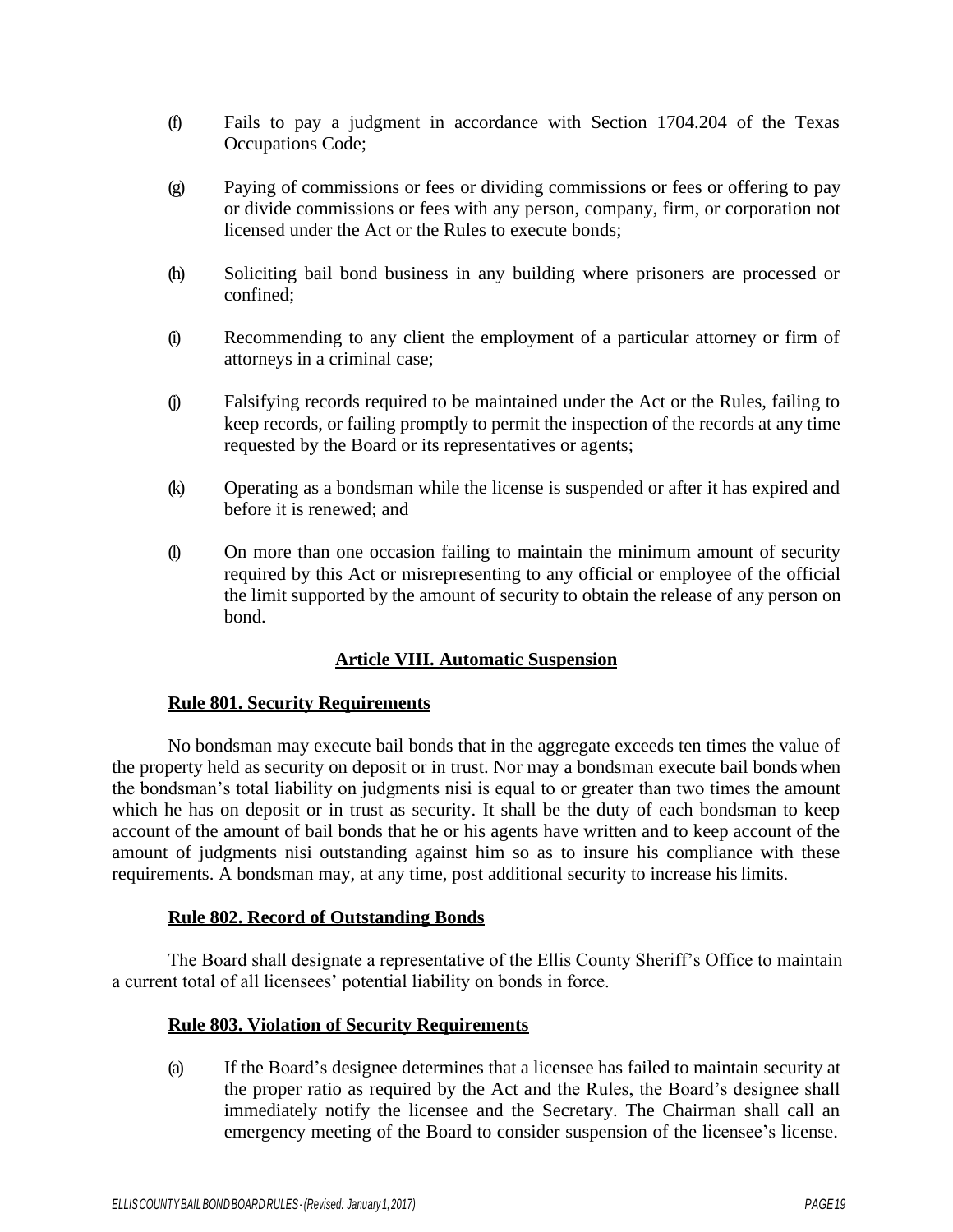If the Board be satisfied that the licensee is in violation of the security requirements of the Act or the Rules, the Board shall enter an order suspending the license while the violation continues. If the Board finds that licensee not to be in violation ofthe security requirements of the Act or the Rules, it shall so find and the licensee may thereafter write bonds.

- (b) Execution of bail bonds by the licensee or his agents after service upon the licensee of written notice of the Board's action in suspending the license, while the suspension remains in effect, shall be grounds for revocation of the license.
- (c) Whenever the Board's designee determines that a licensee whose license has been suspended hereunder is no longer in violation of the security requirements of the Act or the Rules, the Board's designee shall immediately notify in writing the Secretary and the licensee. Any order of suspension hereunder shall automatically terminate upon filing of written notice by the Board's designee that the licensee is no longer in violation of the security requirements of the Act and the Rules.

# **Article IX. Failure to Pay Final Judgment by Bail Bond Surety**

<span id="page-19-0"></span>Pursuant to Section 1704.2535, the Board or its authorized representative shall immediately notify the Sheriff if a bail bond surety fails to pay a final judgment of forfeiture. The Sheriff may not accept any bonds from the bail bond surety until the bail bond surety pays the judgment. The bail bond surety's privilege to post bonds will be reinstated when the bail bond surety pays the judgment. No notice or hearing is required to temporarily lose bond writing privileges when the bail bond surety fails to pay a final judgment of forfeiture.

# **Article X. Licensee and Employee Information**

# <span id="page-19-1"></span>**Rule 1001. Bondsman Lists**

- (a) The Board shall publish an Alphabetized List of Licensees and Corporate Agents by proper names, showing the telephone numbers of each licensee. This Alphabetized List of Licensees and Corporate Agents is to be posted in the various courts of the county having criminal jurisdiction and at each location where prisoners are examined, processed, or confined, pursuant to Section 1704.105 of the Texas Occupations Code.
- (a) A Rotating List of Licensees and Corporate Agents shall be posted at the Wayne McCollum Detention Center, Midlothian City Jail, and Ennis City Jail. The Rotating List of Licensees and Corporate Agents shall be rotated and distributed on Monday of each week by the designee of the Ellis County Bail Bond Association. The weekly rotating list shall also be provided to the Wayne McCollum Detention Center for distribution at book-in. The Rotating List of Licensees and Corporate Agents is effective at 12:00 p.m. on Monday of each week.
- (b) Both the Alphabetized and Rotating Lists of Licensees and Corporate Agents are subject to examination by any member of the Board or public.
- (c) No Sheriff, peace officer, or his deputy or employee or clerk or deputy clerk of any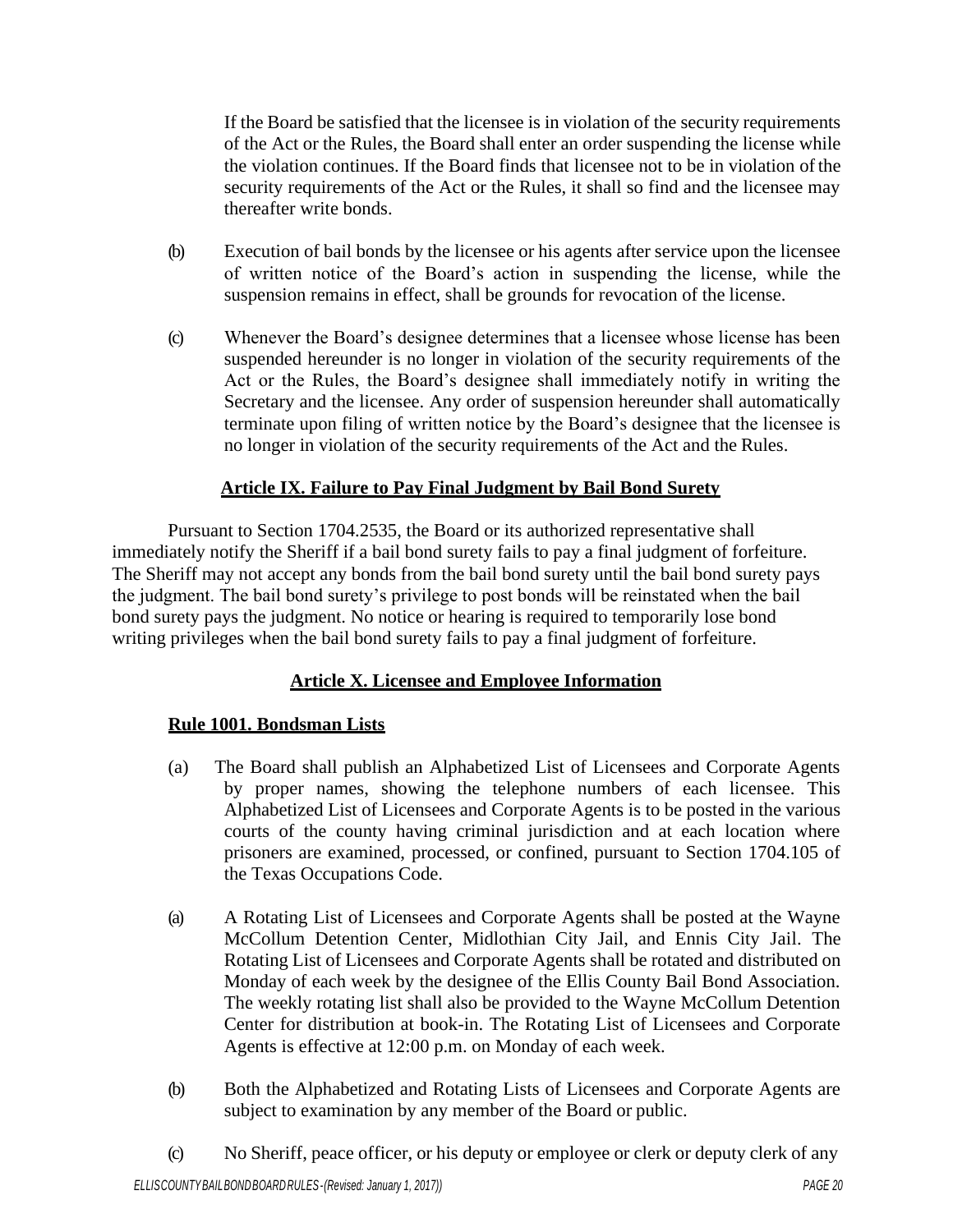court will permit any identifying mark to be made on such published list. If the published list be so marked it shall be the responsibility of said peace officer or clerk to obtain a new unmarked list for display.

- (d) If, as, and when a new license is issued, the new licensee may be added to the published list in an inconspicuous manner until the next list be published by the Secretary or the Assistant Secretary.
- (e) No unlicensed person (even those exempt from licensing) may be placed on the list.

# **Rule 1002. Advertising Location**

<span id="page-20-0"></span>No bondsman (licensed or exempt) shall place or permit to be placed, any advertising at any place where prisoners are examined, processed or confined. The dissemination of personal or professional cards shall be deemed advertising.

## **Rule 1003. Telephone Advertising**

<span id="page-20-1"></span>Telephone directory advertising for licensees shall be listed in the proper name of the licensee or may contain assumed or corporate name.

## **Rule 1004. Advertising Restriction**

<span id="page-20-3"></span><span id="page-20-2"></span>Advertising for a licensee shall not contain any representation that he is associated with any attorney or any firm that engages in investigative services.

# **Article XI. Miscellaneous**

# <span id="page-20-4"></span>**Rule 1101. Office Location**

- (d) A license holder shall maintain a primary office in Ellis County.
- (e) Not later than the seventh day after the date a license holder opens a new office or moves an office to a new location, the license holder shall notify the board of the location of the office.
- (f) For purposes of these Rules and for compliance with  $\S1704.213$  of the Texas Occupation Code, each license holder shall designate a primary office of which shall be defined as a location where business is regularly conducted and where the files for the business are kept and maintained.

# **Rule 1102. Severability**

<span id="page-20-5"></span>If any provision of these Rules and Regulations or the application hereof to any person or circumstance is held invalid, such invalidity shall not affect other provisions or applications of the Rules which can be given effect without the invalid provision or application, and to this end, the provisions of the Rules are declared severable.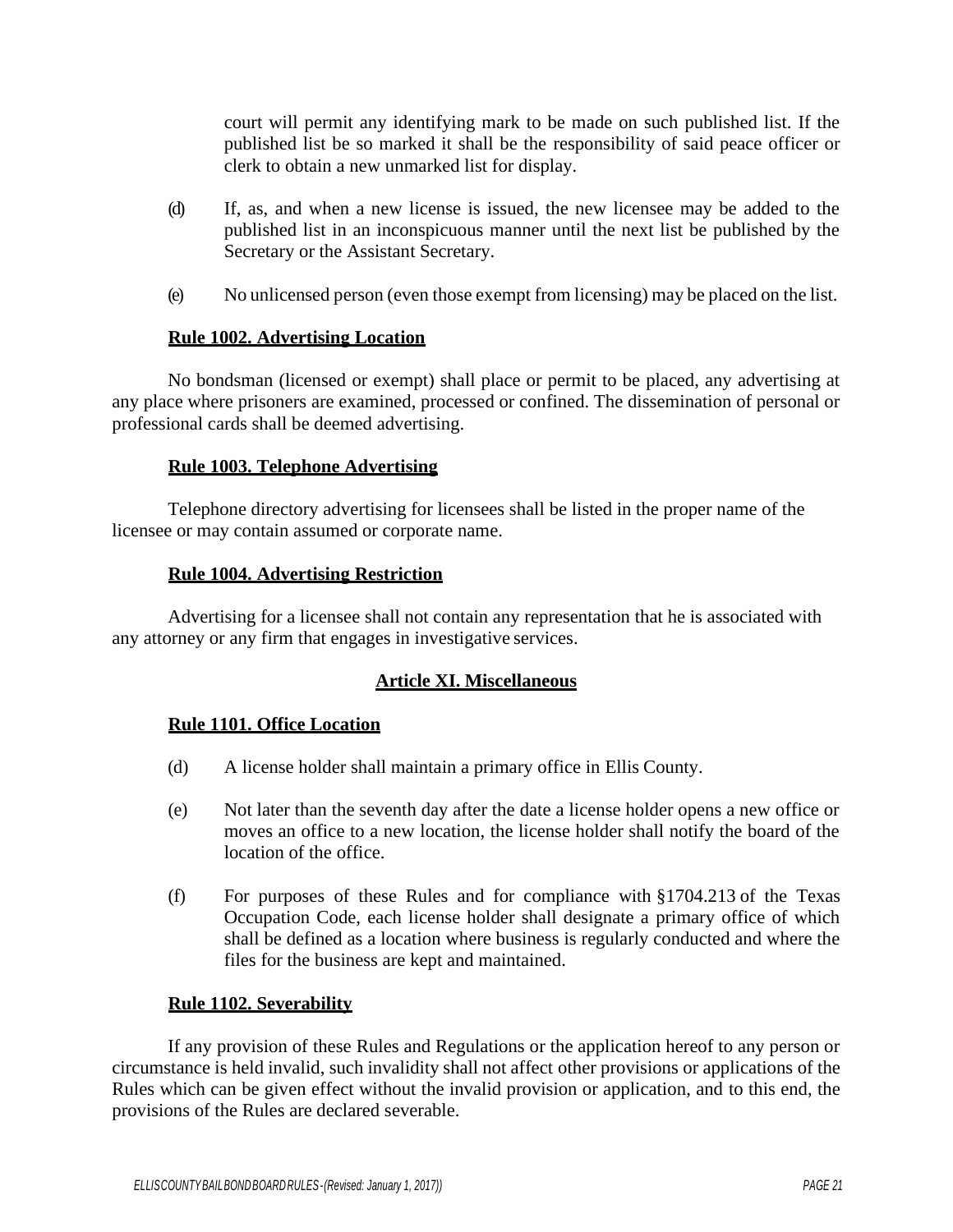## **Rule 1103. Conformity Clause**

<span id="page-21-0"></span>It is the purpose of the Rules to conform in their entirety with the Act. If there be any conflict between the Rules and the Act, the Act shall control. In the event the Act is amended, these Rules shall be interpreted as being consistent with the Act at all times.

## **Rule 1104. Effective Date**

<span id="page-21-1"></span>The Amended Rules are approved November 18, 2016 to be fully effective January 1, 2017, thereafter, any amendments shall be effective ten days after being approved and posted by the Board.

# **Article XII. Approved Forms**

<span id="page-21-2"></span>The Board hereby adopts the following forms for use by Applicants, Licensees, and Complainants. The following forms shall be used by the Applicants, Licensees, and Complainants:

|  | Appendix A - Ellis County Bail Bond License Application for a Corporation |  |
|--|---------------------------------------------------------------------------|--|
|  |                                                                           |  |

Appendix B - Ellis County Bail Bond License Application for Individuals

Appendix C - Ellis County Bail Bond Employee Application

Appendix D - Certificate of Authority

Appendix E - Assignment of Security for Bail Bond License

Appendix F - Bail Bond Board I.D. Application Ellis County

Appendix G - Certificate of No Outstanding Final Judgments

Appendix H - Applicant's Statement of Apprenticeship and Continuing Legal Education

Appendix I – Sworn Verification of Financial Statement

Appendix J - Deed of Trust Ellis County

Appendix K – Non-Exempt Real Estate Owned by Applicant

Appendix L – Spouse's Agreement to Transfer

Appendix M – Complaint Form

Appendix N – Surety Bond Form